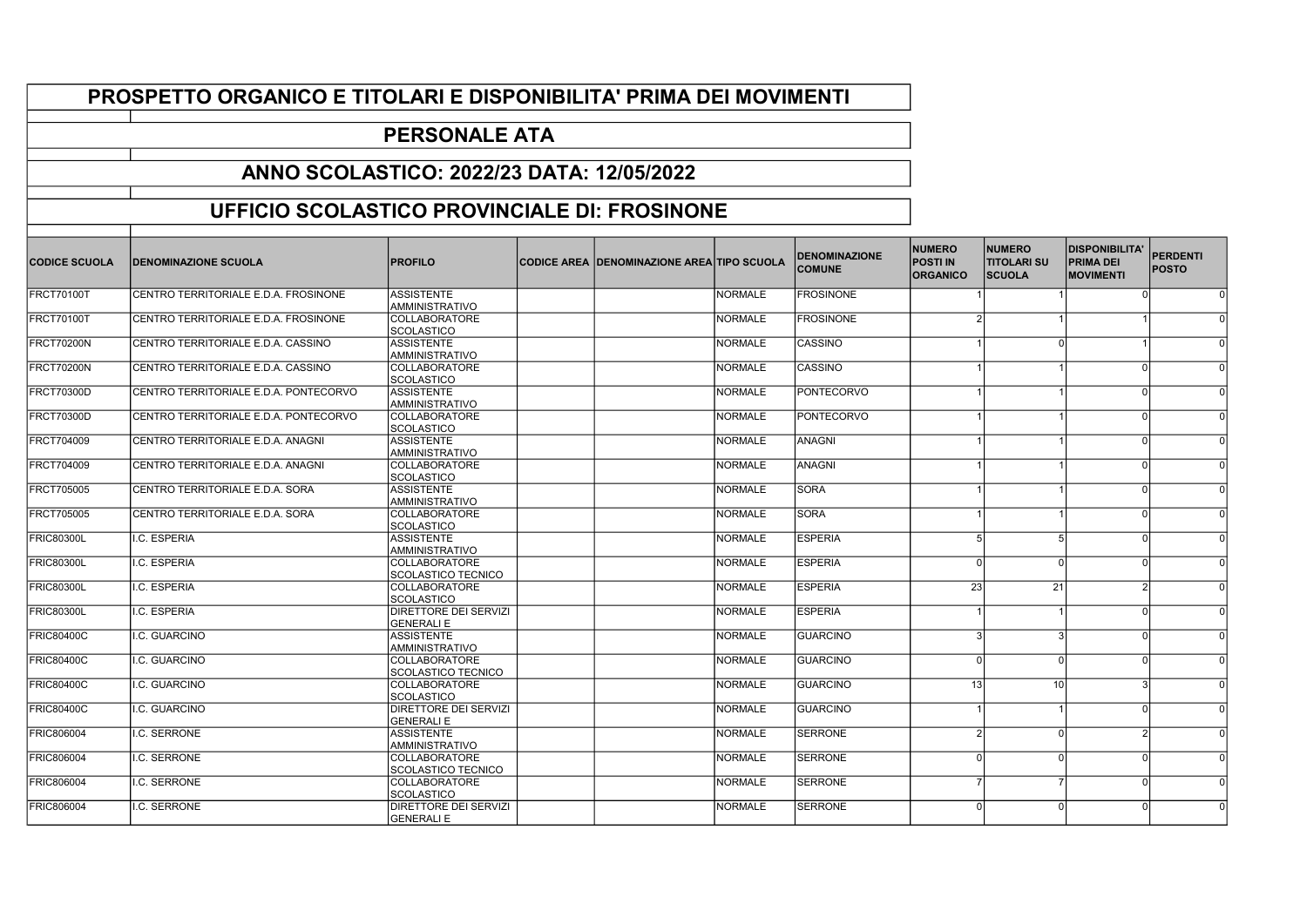| <b>FRIC80700X</b> | I.C. "O. BOTTINI" PIGLIO        | <b>ASSISTENTE</b><br><b>AMMINISTRATIVO</b>         |                  |                       | <b>NORMALE</b> | <b>PIGLIO</b>            | 3               | 3        | $\Omega$      | $\Omega$ |
|-------------------|---------------------------------|----------------------------------------------------|------------------|-----------------------|----------------|--------------------------|-----------------|----------|---------------|----------|
| <b>FRIC80700X</b> | I.C. "O. BOTTINI" PIGLIO        | <b>COLLABORATORE</b><br>SCOLASTICO TECNICO         |                  |                       | <b>NORMALE</b> | <b>PIGLIO</b>            |                 |          |               |          |
| <b>FRIC80700X</b> | I.C. "O. BOTTINI" PIGLIO        | COLLABORATORE                                      |                  |                       | <b>NORMALE</b> | <b>PIGLIO</b>            | 12              |          | 5             |          |
| <b>FRIC80700X</b> | I.C. "O. BOTTINI" PIGLIO        | SCOLASTICO<br><b>DIRETTORE DEI SERVIZI</b>         |                  |                       | <b>NORMALE</b> | <b>PIGLIO</b>            |                 |          |               |          |
| <b>FRIC80800Q</b> | I.C. "E. DANTI" ALATRI          | <b>GENERALIE</b><br><b>ASSISTENTE</b>              |                  |                       | <b>NORMALE</b> | <b>ALATRI</b>            | 6               | 5        |               |          |
| <b>FRIC80800Q</b> | I.C. "E. DANTI" ALATRI          | <b>AMMINISTRATIVO</b><br><b>ASSISTENTE TECNICO</b> | AR <sub>02</sub> | <b>ELETTRONICA ED</b> | <b>NORMALE</b> | <b>ALATRI</b>            |                 | $\Omega$ |               |          |
|                   | I.C. "E. DANTI" ALATRI          | <b>COLLABORATORE</b>                               |                  | <b>ELETTROTECNICA</b> | <b>NORMALE</b> | <b>ALATRI</b>            |                 | $\Omega$ | $\Omega$      |          |
| <b>FRIC80800Q</b> |                                 | SCOLASTICO TECNICO                                 |                  |                       |                |                          |                 |          |               |          |
| <b>FRIC80800Q</b> | I.C. "E. DANTI" ALATRI          | <b>COLLABORATORE</b><br><b>SCOLASTICO</b>          |                  |                       | <b>NORMALE</b> | <b>ALATRI</b>            | 18 <sup>1</sup> | 17       |               |          |
| <b>FRIC80800Q</b> | I.C. "E. DANTI" ALATRI          | <b>DIRETTORE DEI SERVIZI</b><br><b>GENERALI E</b>  |                  |                       | <b>NORMALE</b> | <b>ALATRI</b>            |                 |          | $\Omega$      |          |
| FRIC81100G        | I.C. RIPI                       | <b>ASSISTENTE</b>                                  |                  |                       | <b>NORMALE</b> | <b>RIPI</b>              | 51              | 3        | $\mathcal{D}$ |          |
| <b>FRIC81100G</b> | I.C. RIPI                       | <b>AMMINISTRATIVO</b><br>COLLABORATORE             |                  |                       | <b>NORMALE</b> | <b>RIPI</b>              | $\Omega$        | $\Omega$ | - N           |          |
| <b>FRIC81100G</b> | I.C. RIPI                       | <b>SCOLASTICO TECNICO</b><br>COLLABORATORE         |                  |                       | <b>NORMALE</b> | RIPI                     | 16 <sup>1</sup> | 13       | ঽ             |          |
|                   |                                 | SCOLASTICO                                         |                  |                       |                |                          |                 |          |               |          |
| <b>FRIC81100G</b> | I.C. RIPI                       | <b>DIRETTORE DEI SERVIZI</b><br><b>GENERALIE</b>   |                  |                       | <b>NORMALE</b> | <b>RIPI</b>              |                 |          | $\Omega$      |          |
| <b>FRIC81200B</b> | .C. AMASENO                     | <b>ASSISTENTE</b><br><b>AMMINISTRATIVO</b>         |                  |                       | <b>NORMALE</b> | <b>AMASENO</b>           | 5 <sup>1</sup>  |          | $\vert$ 4     |          |
| <b>FRIC81200B</b> | .C. AMASENO                     | <b>COLLABORATORE</b><br>Iscolastico tecnico        |                  |                       | <b>NORMALE</b> | <b>AMASENO</b>           | $\Omega$        | $\Omega$ | $\Omega$      |          |
| FRIC81200B        | .C. AMASENO                     | <b>COLLABORATORE</b><br><b>SCOLASTICO</b>          |                  |                       | <b>NORMALE</b> | <b>AMASENO</b>           | 14              | 14       | n             |          |
| FRIC81200B        | I.C. AMASENO                    | <b>DIRETTORE DEI SERVIZI</b><br><b>GENERALI E</b>  |                  |                       | <b>NORMALE</b> | <b>AMASENO</b>           |                 |          | $\Omega$      |          |
| FRIC814003        | I.C. CASTRO DEI VOLSCI          | <b>ASSISTENTE</b><br><b>AMMINISTRATIVO</b>         |                  |                       | <b>NORMALE</b> | <b>CASTRO DEI VOLSCI</b> |                 | 3        | ົ             |          |
| FRIC814003        | LC. CASTRO DEI VOLSCI           | <i><b>COLLABORATORE</b></i><br>ISCOLASTICO TECNICO |                  |                       | <b>NORMALE</b> | CASTRO DEI VOLSCI        | $\Omega$        | $\Omega$ | $\Omega$      |          |
| FRIC814003        | LC. CASTRO DEI VOLSCI           | <i><b>COLLABORATORE</b></i><br><b>SCOLASTICO</b>   |                  |                       | <b>NORMALE</b> | <b>CASTRO DEI VOLSCI</b> | 19 <sup>1</sup> | 17       | $\mathcal{P}$ |          |
| FRIC814003        | LC. CASTRO DEI VOLSCI           | <b>IDIRETTORE DEI SERVIZI</b><br><b>GENERALI E</b> |                  |                       | <b>NORMALE</b> | <b>CASTRO DEI VOLSCI</b> |                 |          | n l           |          |
| FRIC81600P        | I.C. "GIOV. PAOLO II" ARCE      | <b>ASSISTENTE</b><br><b>AMMINISTRATIVO</b>         |                  |                       | <b>NORMALE</b> | <b>ARCE</b>              |                 | 5        | $\Omega$      |          |
| <b>FRIC81600P</b> | I.C. "GIOV. PAOLO II" ARCE      | <b>COLLABORATORE</b><br>Iscolastico tecnico        |                  |                       | <b>NORMALE</b> | <b>ARCE</b>              | $\Omega$        | $\Omega$ | $\Omega$      |          |
| <b>FRIC81600P</b> | I.C. "GIOV. PAOLO II" ARCE      | <b>COLLABORATORE</b><br>Iscolastico                |                  |                       | <b>NORMALE</b> | <b>ARCE</b>              | 20              | 17       | 3             |          |
| <b>FRIC81600P</b> | I.C. "GIOV. PAOLO II" ARCE      | <b>DIRETTORE DEI SERVIZI</b><br>İGENERALI E        |                  |                       | <b>NORMALE</b> | <b>ARCE</b>              |                 |          | $\Omega$      |          |
| FRIC81700E        | I.C. "EVAN GORGA" BROCCOSTELLA  | <b>ASSISTENTE</b>                                  |                  |                       | <b>NORMALE</b> | <b>BROCCOSTELLA</b>      | 5               | 5        | 0l            |          |
| <b>FRIC81700E</b> | I.C. "EVAN GORGA" BROCCOSTELLA  | <b>AMMINISTRATIVO</b><br>COLLABORATORE             |                  |                       | <b>NORMALE</b> | <b>BROCCOSTELLA</b>      |                 | $\Omega$ | $\Omega$      |          |
| <b>FRIC81700E</b> | I.C. "EVAN GORGA" BROCCOSTELLA  | Iscolastico tecnico<br><b>COLLABORATORE</b>        |                  |                       | <b>NORMALE</b> | <b>BROCCOSTELLA</b>      | 20              | 18       | $\mathcal{D}$ | $\Omega$ |
| <b>FRIC81700E</b> | I.C. "EVAN GORGA" BROCCOSTELLA  | Iscolastico<br><b>DIRETTORE DEI SERVIZI</b>        |                  |                       | <b>NORMALE</b> | <b>BROCCOSTELLA</b>      |                 |          | $\Omega$      |          |
| <b>FRIC82000A</b> | ISTITUTO OMNICOMPRENSIVO ALVITO | <b>GENERALIE</b><br><b>ASSISTENTE</b>              |                  |                       | <b>NORMALE</b> | <b>ALVITO</b>            |                 |          |               |          |
|                   |                                 | <b>AMMINISTRATIVO</b>                              |                  |                       |                |                          |                 |          |               |          |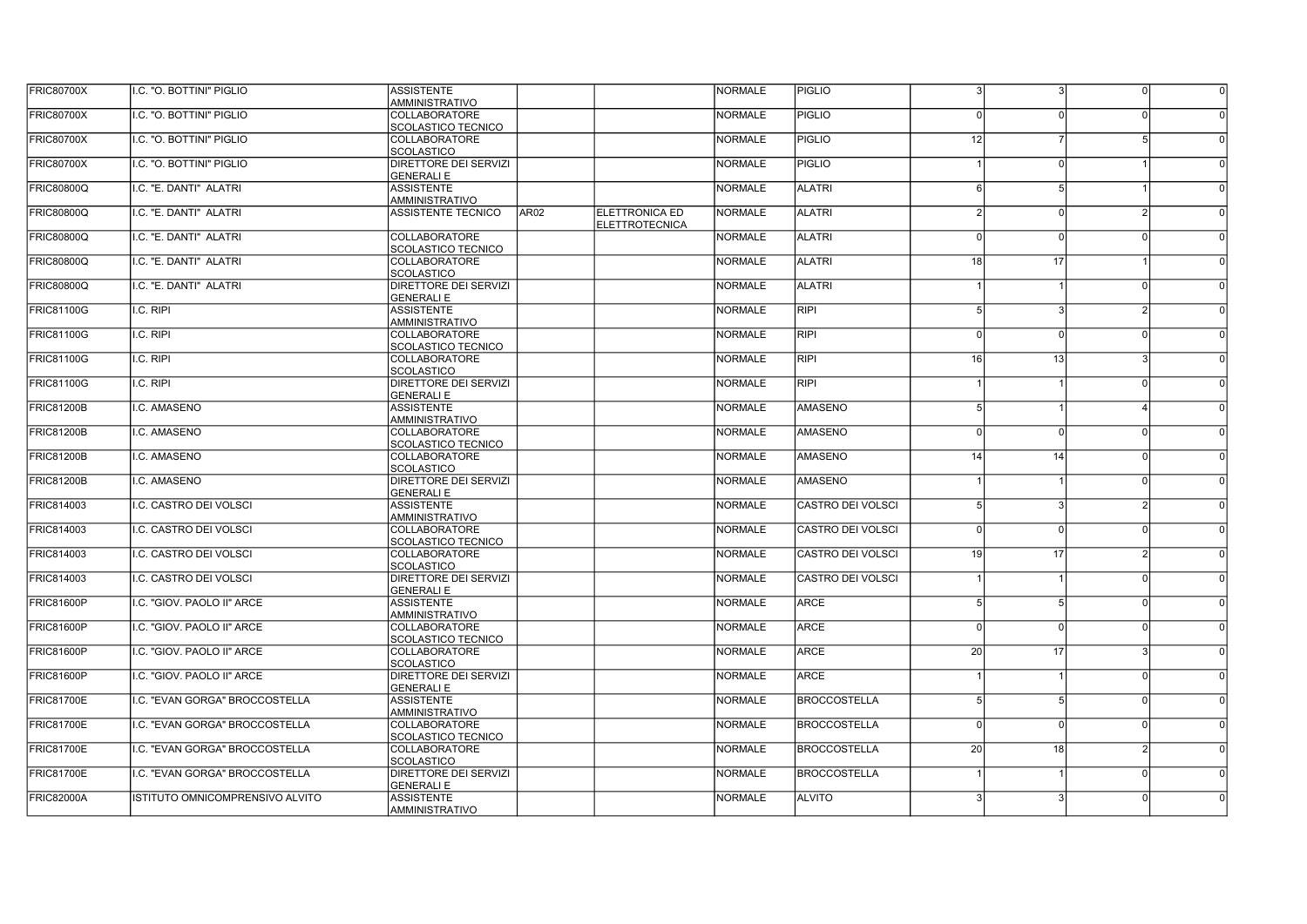| <b>FRIC82000A</b> | ISTITUTO OMNICOMPRENSIVO ALVITO | COLLABORATORE                                     | NORMALE        | <b>ALVITO</b>                    | $\Omega$       | $\Omega$       | 0             | $\overline{0}$ |
|-------------------|---------------------------------|---------------------------------------------------|----------------|----------------------------------|----------------|----------------|---------------|----------------|
|                   |                                 | SCOLASTICO TECNICO                                |                |                                  |                |                |               |                |
| <b>FRIC82000A</b> | ISTITUTO OMNICOMPRENSIVO ALVITO | COLLABORATORE<br><b>SCOLASTICO</b>                | <b>NORMALE</b> | <b>ALVITO</b>                    | 15             | 12             |               |                |
| <b>FRIC82000A</b> | ISTITUTO OMNICOMPRENSIVO ALVITO | DIRETTORE DEI SERVIZI<br><b>GENERALI E</b>        | <b>NORMALE</b> | <b>ALVITO</b>                    |                |                | $\Omega$      |                |
| FRIC821006        | I.C. ATINA                      | <b>ASSISTENTE</b><br>AMMINISTRATIVO               | <b>NORMALE</b> | <b>ATINA</b>                     |                | 5              | $\Omega$      |                |
| FRIC821006        | I.C. ATINA                      | COLLABORATORE<br><b>SCOLASTICO TECNICO</b>        | <b>NORMALE</b> | <b>ATINA</b>                     |                | $\Omega$       | $\Omega$      |                |
| FRIC821006        | I.C. ATINA                      | COLLABORATORE<br><b>SCOLASTICO</b>                | <b>NORMALE</b> | <b>ATINA</b>                     | 20             | 18             | $\mathcal{D}$ |                |
| FRIC821006        | I.C. ATINA                      | DIRETTORE DEI SERVIZI<br><b>GENERALI E</b>        | <b>NORMALE</b> | <b>ATINA</b>                     |                |                | $\Omega$      |                |
| <b>FRIC82300T</b> | I. C. AQUINO                    | <b>ASSISTENTE</b><br><b>AMMINISTRATIVO</b>        | <b>NORMALE</b> | <b>AQUINO</b>                    |                |                |               |                |
| <b>FRIC82300T</b> | I. C. AQUINO                    | COLLABORATORE<br><b>SCOLASTICO TECNICO</b>        | <b>NORMALE</b> | <b>AQUINO</b>                    |                | $\Omega$       | - N           |                |
| <b>FRIC82300T</b> | I. C. AQUINO                    | COLLABORATORE<br>SCOLASTICO                       | <b>NORMALE</b> | <b>AQUINO</b>                    | 18             | 15             | વ             |                |
| <b>FRIC82300T</b> | I. C. AQUINO                    | DIRETTORE DEI SERVIZI<br><b>GENERALI E</b>        | <b>NORMALE</b> | <b>AQUINO</b>                    |                |                | - N           |                |
| <b>FRIC82500D</b> | I.C. PIEDIMONTE SAN GERMANO     | <b>ASSISTENTE</b><br><b>AMMINISTRATIVO</b>        | <b>NORMALE</b> | PIEDIMONTE SAN<br><b>GERMANO</b> | 5              | 5 <sup>1</sup> | nl            |                |
| <b>FRIC82500D</b> | II.C. PIEDIMONTE SAN GERMANO    | COLLABORATORE<br>SCOLASTICO TECNICO               | <b>NORMALE</b> | PIEDIMONTE SAN<br><b>GERMANO</b> | $\Omega$       | $\Omega$       | $\Omega$      |                |
| <b>FRIC82500D</b> | I.C. PIEDIMONTE SAN GERMANO     | COLLABORATORE<br>SCOLASTICO                       | <b>NORMALE</b> | PIEDIMONTE SAN<br><b>GERMANO</b> | 19             | 14             | -51           |                |
| <b>FRIC82500D</b> | I.C. PIEDIMONTE SAN GERMANO     | DIRETTORE DEI SERVIZI<br><b>GENERALI E</b>        | <b>NORMALE</b> | PIEDIMONTE SAN<br><b>GERMANO</b> |                |                | nl            |                |
| <b>FRIC826009</b> | I.C. SAN GIORGIO A LIRI         | <b>ASSISTENTE</b><br><b>AMMINISTRATIVO</b>        | <b>NORMALE</b> | <b>SAN GIORGIO A LIRI</b>        |                | .5             | nl            |                |
| FRIC826009        | I.C. SAN GIORGIO A LIRI         | COLLABORATORE<br>SCOLASTICO TECNICO               | <b>NORMALE</b> | <b>SAN GIORGIO A LIRI</b>        | $\Omega$       | $\Omega$       | n             |                |
| <b>FRIC826009</b> | I.C. SAN GIORGIO A LIRI         | <b>COLLABORATORE</b><br><b>SCOLASTICO</b>         | <b>NORMALE</b> | <b>SAN GIORGIO A LIRI</b>        | 21             | 18             | ર             |                |
| <b>FRIC826009</b> | II.C. SAN GIORGIO A LIRI        | DIRETTORE DEI SERVIZI<br><b>GENERALI E</b>        | <b>NORMALE</b> | <b>SAN GIORGIO A LIRI</b>        |                |                | $\Omega$      |                |
| <b>FRIC827005</b> | I.C. PALIANO                    | <b>ASSISTENTE</b><br><b>AMMINISTRATIVO</b>        | <b>NORMALE</b> | <b>PALIANO</b>                   |                | з              | 21            |                |
| <b>FRIC827005</b> | II.C. PALIANO                   | COLLABORATORE<br>SCOLASTICO TECNICO               | <b>NORMALE</b> | <b>PALIANO</b>                   | $\Omega$       | $\Omega$       | - N           |                |
| FRIC827005        | I.C. PALIANO                    | <b>COLLABORATORE</b><br><b>SCOLASTICO</b>         | <b>NORMALE</b> | <b>PALIANO</b>                   | 13             | 6              |               |                |
| FRIC827005        | I.C. PALIANO                    | DIRETTORE DEI SERVIZI<br><b>GENERALI E</b>        | <b>NORMALE</b> | <b>PALIANO</b>                   |                | $\Omega$       |               |                |
| FRIC828001        | I.C. BOVILLE ERNICA             | <b>ASSISTENTE</b><br><b>AMMINISTRATIVO</b>        | <b>NORMALE</b> | <b>BOVILLE ERNICA</b>            | $\overline{5}$ | $\Delta$       |               | $\Omega$       |
| FRIC828001        | I.C. BOVILLE ERNICA             | <b>COLLABORATORE</b><br><b>SCOLASTICO TECNICO</b> | <b>NORMALE</b> | <b>BOVILLE ERNICA</b>            | $\Omega$       | $\Omega$       | 0l            |                |
| FRIC828001        | I.C. BOVILLE ERNICA             | COLLABORATORE<br><b>SCOLASTICO</b>                | <b>NORMALE</b> | <b>BOVILLE ERNICA</b>            | 15             | 14             |               |                |
| <b>FRIC828001</b> | I.C. BOVILLE ERNICA             | DIRETTORE DEI SERVIZI<br><b>GENERALI E</b>        | <b>NORMALE</b> | <b>BOVILLE ERNICA</b>            |                |                | $\Omega$      |                |
| <b>FRIC82900R</b> | I.C. ARPINO                     | <b>ASSISTENTE</b><br><b>AMMINISTRATIVO</b>        | <b>NORMALE</b> | <b>ARPINO</b>                    | 6              | 6              | 0l            | $\Omega$       |
| <b>FRIC82900R</b> | I.C. ARPINO                     | <b>CUOCO</b>                                      | <b>NORMALE</b> | <b>ARPINO</b>                    |                | 2              | $\Omega$      |                |
| <b>FRIC82900R</b> | .C. ARPINO                      | <b>COLLABORATORE</b><br><b>SCOLASTICO TECNICO</b> | <b>NORMALE</b> | <b>ARPINO</b>                    |                | $\Omega$       | 0I            |                |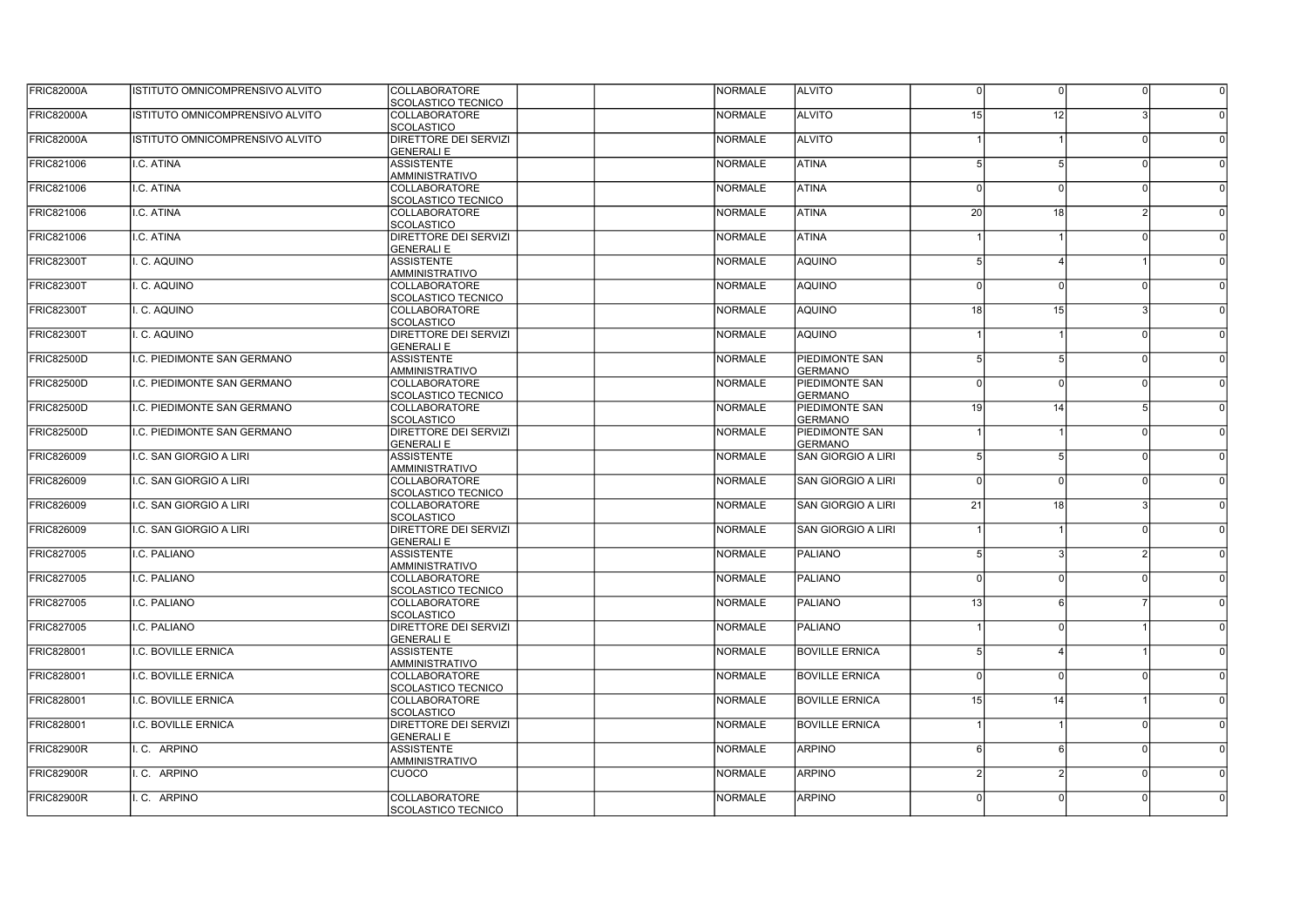| FRIC82900R        | I.C. ARPINO                    | COLLABORATORE<br><b>SCOLASTICO</b>                |                  |                                                | <b>NORMALE</b> | <b>ARPINO</b>                               | 30       | 26              |                |  |
|-------------------|--------------------------------|---------------------------------------------------|------------------|------------------------------------------------|----------------|---------------------------------------------|----------|-----------------|----------------|--|
| <b>FRIC82900R</b> | I.C. ARPINO                    | DIRETTORE DEI SERVIZI<br><b>GENERALI E</b>        |                  |                                                | <b>NORMALE</b> | <b>ARPINO</b>                               |          |                 |                |  |
| FRIC82900R        | I.C. ARPINO                    | <b>GUARDAROBIERE</b>                              |                  |                                                | <b>NORMALE</b> | <b>ARPINO</b>                               |          |                 |                |  |
| FRIC82900R        | I.C. ARPINO                    | <b>INFERMIERE</b>                                 |                  |                                                | <b>NORMALE</b> | <b>ARPINO</b>                               | $\Omega$ | $\Omega$        | $\Omega$       |  |
| <b>FRIC830001</b> | I. C. SUPINO                   | <b>ASSISTENTE</b><br><b>AMMINISTRATIVO</b>        |                  |                                                | <b>NORMALE</b> | <b>SUPINO</b>                               |          |                 |                |  |
| <b>FRIC830001</b> | I. C. SUPINO                   | COLLABORATORE<br>SCOLASTICO TECNICO               |                  |                                                | <b>NORMALE</b> | <b>SUPINO</b>                               | $\Omega$ | $\Omega$        | 0              |  |
| <b>FRIC830001</b> | I. C. SUPINO                   | <b>COLLABORATORE</b><br><b>SCOLASTICO</b>         |                  |                                                | <b>NORMALE</b> | <b>SUPINO</b>                               | 17       | 15              | <sup>2</sup>   |  |
| <b>FRIC830001</b> | I. C. SUPINO                   | DIRETTORE DEI SERVIZI<br><b>GENERALI E</b>        |                  |                                                | <b>NORMALE</b> | <b>SUPINO</b>                               |          | $\Omega$        |                |  |
| <b>FRIC83100R</b> | I.C. CEPRANO                   | <b>ASSISTENTE</b><br><b>AMMINISTRATIVO</b>        |                  |                                                | <b>NORMALE</b> | <b>CEPRANO</b>                              |          |                 | 0              |  |
| FRIC83100R        | I. C. CEPRANO                  | <b>COLLABORATORE</b><br><b>SCOLASTICO TECNICO</b> |                  |                                                | <b>NORMALE</b> | <b>CEPRANO</b>                              | $\Omega$ | $\Omega$        | <sup>0</sup>   |  |
| <b>FRIC83100R</b> | I.C. CEPRANO                   | <b>COLLABORATORE</b><br><b>SCOLASTICO</b>         |                  |                                                | <b>NORMALE</b> | <b>CEPRANO</b>                              | 17       | 16 <sup>1</sup> |                |  |
| FRIC83100R        | I.C. CEPRANO                   | DIRETTORE DEI SERVIZI<br><b>GENERALI E</b>        |                  |                                                | <b>NORMALE</b> | <b>CEPRANO</b>                              |          | $\Omega$        |                |  |
| <b>FRIC83200L</b> | ILC. ISOLA DEL LIRI            | <b>ASSISTENTE</b><br><b>AMMINISTRATIVO</b>        |                  |                                                | <b>NORMALE</b> | <b>ISOLA DEL LIRI</b>                       | ĥ        | ĥ               | 0I             |  |
| <b>FRIC83200L</b> | I.C. ISOLA DEL LIRI            | COLLABORATORE<br><b>SCOLASTICO TECNICO</b>        |                  |                                                | <b>NORMALE</b> | <b>ISOLA DEL LIRI</b>                       | $\Omega$ | n               | - N            |  |
| <b>FRIC83200L</b> | I.C. ISOLA DEL LIRI            | COLLABORATORE<br><b>SCOLASTICO</b>                |                  |                                                | <b>NORMALE</b> | <b>ISOLA DEL LIRI</b>                       | 24       | 20 <sup>1</sup> |                |  |
| <b>FRIC83200L</b> | I.C. ISOLA DEL LIRI            | DIRETTORE DEI SERVIZI<br><b>GENERALI E</b>        |                  |                                                | <b>NORMALE</b> | <b>ISOLA DEL LIRI</b>                       |          |                 | - N            |  |
| <b>FRIC83300C</b> | ILC. 1^ M.S. GIOVANNI CAMPANO  | <b>ASSISTENTE</b><br><b>AMMINISTRATIVO</b>        |                  |                                                | <b>NORMALE</b> | <b>MONTE SAN</b><br><b>GIOVANNI CAMPANO</b> |          |                 | 0I             |  |
| <b>FRIC83300C</b> | I.C. 1^ M.S. GIOVANNI CAMPANO  | <b>COLLABORATORE</b><br><b>SCOLASTICO TECNICO</b> |                  |                                                | <b>NORMALE</b> | <b>MONTE SAN</b><br><b>GIOVANNI CAMPANO</b> | $\Omega$ | $\Omega$        | $\Omega$       |  |
| <b>FRIC83300C</b> | I.C. 1^ M.S. GIOVANNI CAMPANO  | <b>COLLABORATORE</b><br><b>SCOLASTICO</b>         |                  |                                                | <b>NORMALE</b> | <b>MONTE SAN</b><br><b>GIOVANNI CAMPANO</b> | 13       | 12              |                |  |
| <b>FRIC83300C</b> | I.C. 1^ M.S. GIOVANNI CAMPANO  | DIRETTORE DEI SERVIZI<br><b>GENERALI E</b>        |                  |                                                | <b>NORMALE</b> | <b>MONTE SAN</b><br><b>GIOVANNI CAMPANO</b> |          |                 | $\Omega$       |  |
| <b>FRIC834008</b> | IST.OMNICOMPRENSIVO ROCCASECCA | <b>ASSISTENTE</b><br><b>AMMINISTRATIVO</b>        |                  |                                                | <b>NORMALE</b> | <b>ROCCASECCA</b>                           |          |                 | 0l             |  |
| <b>FRIC834008</b> | IST.OMNICOMPRENSIVO ROCCASECCA | <b>COLLABORATORE</b><br><b>SCOLASTICO TECNICO</b> |                  |                                                | <b>NORMALE</b> | <b>ROCCASECCA</b>                           | $\Omega$ | $\Omega$        | <sup>0</sup>   |  |
| <b>FRIC834008</b> | IST.OMNICOMPRENSIVO ROCCASECCA | <b>COLLABORATORE</b><br><b>SCOLASTICO</b>         |                  |                                                | <b>NORMALE</b> | <b>ROCCASECCA</b>                           | 12       | 11              |                |  |
| <b>FRIC834008</b> | IST.OMNICOMPRENSIVO ROCCASECCA | DIRETTORE DEI SERVIZI<br><b>GENERALI E</b>        |                  |                                                | <b>NORMALE</b> | <b>ROCCASECCA</b>                           |          |                 | <sup>0</sup>   |  |
| <b>FRIC835004</b> | I.C. 2^ M.S. GIOVANNI CAMPANO  | <b>ASSISTENTE</b><br><b>AMMINISTRATIVO</b>        |                  |                                                | <b>NORMALE</b> | <b>MONTE SAN</b><br><b>GIOVANNI CAMPANO</b> |          |                 | $\overline{2}$ |  |
| <b>FRIC835004</b> | I.C. 2^ M.S. GIOVANNI CAMPANO  | ASSISTENTE TECNICO                                | AR <sub>02</sub> | <b>ELETTRONICA ED</b><br><b>ELETTROTECNICA</b> | <b>NORMALE</b> | <b>MONTE SAN</b><br><b>GIOVANNI CAMPANO</b> | $\Omega$ |                 | 0I             |  |
| <b>FRIC835004</b> | I.C. 2^ M.S. GIOVANNI CAMPANO  | <b>COLLABORATORE</b><br><b>SCOLASTICO TECNICO</b> |                  |                                                | <b>NORMALE</b> | <b>MONTE SAN</b><br><b>GIOVANNI CAMPANO</b> | $\Omega$ |                 | $\Omega$       |  |
| <b>FRIC835004</b> | I.C. 2^ M.S. GIOVANNI CAMPANO  | <b>COLLABORATORE</b><br><b>SCOLASTICO</b>         |                  |                                                | <b>NORMALE</b> | <b>MONTE SAN</b><br><b>GIOVANNI CAMPANO</b> | 15       | 15 <sup>1</sup> | <sup>0</sup>   |  |
| <b>FRIC835004</b> | I.C. 2^ M.S. GIOVANNI CAMPANO  | <b>DIRETTORE DEI SERVIZI</b><br><b>GENERALI E</b> |                  |                                                | <b>NORMALE</b> | <b>MONTE SAN</b><br><b>GIOVANNI CAMPANO</b> |          |                 | $\Omega$       |  |
| <b>FRIC83600X</b> | I.C. FIUGGI                    | <b>ASSISTENTE</b><br>AMMINISTRATIVO               |                  |                                                | <b>NORMALE</b> | <b>FIUGGI</b>                               |          |                 | ΩI             |  |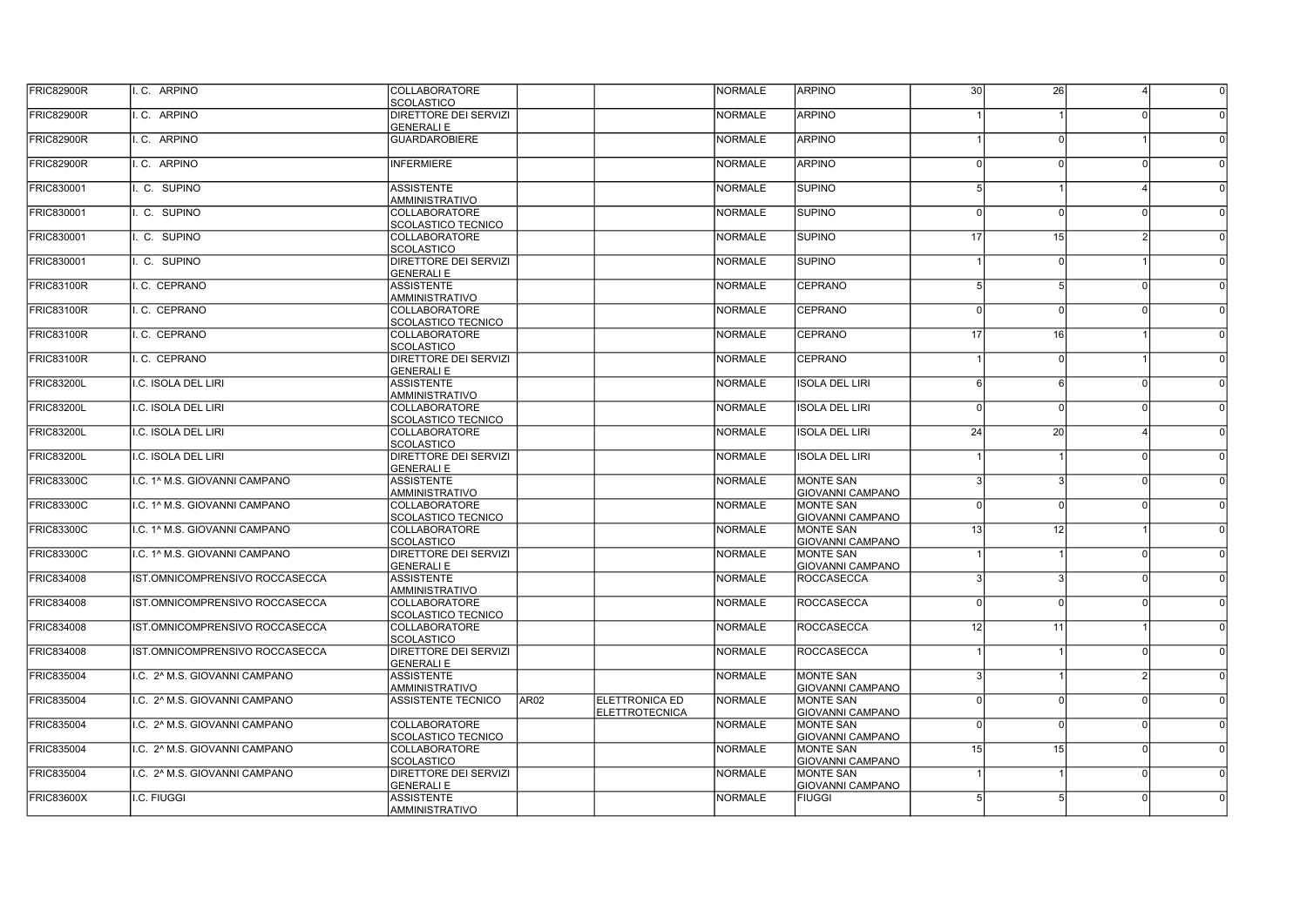| <b>FRIC83600X</b> | I.C. FIUGGI                           | <b>COLLABORATORE</b><br>SCOLASTICO TECNICO |                  |                       | <b>NORMALE</b> | <b>FIUGGI</b>    | $\Omega$        |                 | $\Omega$       |          |
|-------------------|---------------------------------------|--------------------------------------------|------------------|-----------------------|----------------|------------------|-----------------|-----------------|----------------|----------|
| <b>FRIC83600X</b> | <b>.C. FIUGGI</b>                     | <b>COLLABORATORE</b>                       |                  |                       | <b>NORMALE</b> | <b>FIUGGI</b>    | 16              |                 |                |          |
|                   |                                       | <b>SCOLASTICO</b>                          |                  |                       |                |                  |                 |                 |                |          |
| <b>FRIC83600X</b> | I.C. FIUGGI                           | DIRETTORE DEI SERVIZI                      |                  |                       | <b>NORMALE</b> | <b>FIUGGI</b>    |                 |                 | $\Omega$       |          |
|                   |                                       | <b>GENERALI E</b>                          |                  |                       |                |                  |                 |                 |                |          |
| <b>FRIC83700Q</b> | <b>ISTITUTO COMPRENSIVO 1 ALATRI</b>  | <b>ASSISTENTE</b>                          |                  |                       | <b>NORMALE</b> | <b>ALATRI</b>    |                 |                 | $\Omega$       |          |
|                   |                                       | AMMINISTRATIVO                             |                  |                       |                |                  |                 |                 |                |          |
| <b>FRIC83700Q</b> | ISTITUTO COMPRENSIVO 1 ALATRI         | <b>COLLABORATORE</b>                       |                  |                       | <b>NORMALE</b> | <b>ALATRI</b>    |                 |                 | $\Omega$       |          |
|                   |                                       | <b>SCOLASTICO TECNICO</b>                  |                  |                       |                |                  |                 |                 |                |          |
| <b>FRIC83700Q</b> | ISTITUTO COMPRENSIVO 1 ALATRI         | <b>COLLABORATORE</b>                       |                  |                       | <b>NORMALE</b> | <b>ALATRI</b>    | 17              | 10              |                |          |
|                   |                                       | <b>SCOLASTICO</b>                          |                  |                       |                |                  |                 |                 |                |          |
| <b>FRIC83700Q</b> | ISTITUTO COMPRENSIVO 1 ALATRI         | DIRETTORE DEI SERVIZI                      |                  |                       | <b>NORMALE</b> | <b>ALATRI</b>    |                 |                 | $\Omega$       |          |
|                   |                                       | <b>GENERALI E</b>                          |                  |                       |                |                  |                 |                 |                |          |
| <b>FRIC83800G</b> | <b>.C.2 ALATRI SACCHETTI SASSETTI</b> | <b>ASSISTENTE</b>                          |                  |                       | <b>NORMALE</b> | <b>ALATRI</b>    |                 |                 |                |          |
|                   |                                       | AMMINISTRATIVO                             |                  |                       |                |                  |                 |                 |                |          |
| <b>FRIC83800G</b> | I.C.2 ALATRI SACCHETTI SASSETTI       | COLLABORATORE                              |                  |                       | <b>NORMALE</b> | <b>ALATRI</b>    | $\Omega$        |                 | $\Omega$       |          |
| <b>FRIC83800G</b> |                                       | SCOLASTICO TECNICO                         |                  |                       | <b>NORMALE</b> | <b>ALATRI</b>    | 17              | 10 <sup>1</sup> |                |          |
|                   | I.C.2 ALATRI SACCHETTI SASSETTI       | COLLABORATORE<br><b>SCOLASTICO</b>         |                  |                       |                |                  |                 |                 |                |          |
| <b>FRIC83800G</b> | I.C.2 ALATRI SACCHETTI SASSETTI       | DIRETTORE DEI SERVIZI                      |                  |                       | <b>NORMALE</b> | <b>ALATRI</b>    |                 |                 | $\Omega$       |          |
|                   |                                       | <b>GENERALI E</b>                          |                  |                       |                |                  |                 |                 |                |          |
| <b>FRIC83900B</b> | I.C. 1^ FERENTINO                     | <b>ASSISTENTE</b>                          |                  |                       | <b>NORMALE</b> | <b>FERENTINO</b> |                 | $\mathcal{D}$   | $\mathbf{R}$   |          |
|                   |                                       | AMMINISTRATIVO                             |                  |                       |                |                  |                 |                 |                |          |
| <b>FRIC83900B</b> | I.C. 1^ FERENTINO                     | <b>COLLABORATORE</b>                       |                  |                       | <b>NORMALE</b> | <b>FERENTINO</b> | $\Omega$        | $\Omega$        | n              |          |
|                   |                                       | <b>SCOLASTICO TECNICO</b>                  |                  |                       |                |                  |                 |                 |                |          |
| <b>FRIC83900B</b> | I.C. 1^ FERENTINO                     | COLLABORATORE                              |                  |                       | <b>NORMALE</b> | <b>FERENTINO</b> | 17              | 15              | 21             |          |
|                   |                                       | <b>SCOLASTICO</b>                          |                  |                       |                |                  |                 |                 |                |          |
| <b>FRIC83900B</b> | I.C. 1^ FERENTINO                     | DIRETTORE DEI SERVIZI                      |                  |                       | <b>NORMALE</b> | <b>FERENTINO</b> |                 |                 | $\cap$         |          |
|                   |                                       | <b>GENERALIE</b>                           |                  |                       |                |                  |                 |                 |                |          |
| <b>FRIC84000G</b> | I.C. 2^ FERENTINO                     | <b>ASSISTENTE</b>                          |                  |                       | <b>NORMALE</b> | <b>FERENTINO</b> | 5               | વ               | $\mathcal{P}$  |          |
|                   |                                       | <b>AMMINISTRATIVO</b>                      |                  |                       |                |                  |                 |                 |                |          |
| <b>FRIC84000G</b> | I.C. 2^ FERENTINO                     | <b>COLLABORATORE</b>                       |                  |                       | <b>NORMALE</b> | <b>FERENTINO</b> | $\Omega$        | $\Omega$        | $\cap$         |          |
|                   |                                       | <b>SCOLASTICO TECNICO</b>                  |                  |                       |                |                  |                 |                 |                |          |
| <b>FRIC84000G</b> | I.C. 2^ FERENTINO                     | <b>COLLABORATORE</b>                       |                  |                       | <b>NORMALE</b> | <b>FERENTINO</b> | 17              | 16 <sup>1</sup> |                |          |
|                   |                                       | <b>SCOLASTICO</b>                          |                  |                       |                |                  |                 |                 |                |          |
| <b>FRIC84000G</b> | I.C. 2^ FERENTINO                     | DIRETTORE DEI SERVIZI                      |                  |                       | <b>NORMALE</b> | <b>FERENTINO</b> |                 |                 | n              |          |
|                   |                                       | <b>GENERALI E</b>                          |                  |                       |                |                  |                 |                 |                |          |
| <b>FRIC842007</b> | I.C. 1^ CECCANO                       | <b>ASSISTENTE</b>                          |                  |                       | <b>NORMALE</b> | <b>CECCANO</b>   | 6               | 5               |                |          |
|                   |                                       | <b>AMMINISTRATIVO</b>                      |                  |                       |                |                  |                 |                 |                |          |
| <b>FRIC842007</b> | I.C. 1^ CECCANO                       | <b>ASSISTENTE TECNICO</b>                  | AR <sub>02</sub> | <b>ELETTRONICA ED</b> | <b>NORMALE</b> | CECCANO          | n               | $\Omega$        | $\Omega$       |          |
|                   |                                       |                                            |                  | <b>ELETTROTECNICA</b> |                |                  |                 |                 |                |          |
| <b>FRIC842007</b> | I.C. 1^ CECCANO                       | COLLABORATORE                              |                  |                       | <b>NORMALE</b> | CECCANO          | $\Omega$        | $\Omega$        | $\Omega$       |          |
| <b>FRIC842007</b> | I.C. 1^ CECCANO                       | <b>SCOLASTICO TECNICO</b><br>COLLABORATORE |                  |                       | <b>NORMALE</b> | CECCANO          | 22              | 19              |                |          |
|                   |                                       | <b>SCOLASTICO</b>                          |                  |                       |                |                  |                 |                 |                |          |
| <b>FRIC842007</b> | I.C. 1^ CECCANO                       | DIRETTORE DEI SERVIZI                      |                  |                       | <b>NORMALE</b> | CECCANO          |                 |                 | 0I             | $\Omega$ |
|                   |                                       | <b>GENERALI E</b>                          |                  |                       |                |                  |                 |                 |                |          |
| <b>FRIC843003</b> | I.C. CERVARO                          | <b>ASSISTENTE</b>                          |                  |                       | <b>NORMALE</b> | <b>CERVARO</b>   |                 |                 | 0l             |          |
|                   |                                       | <b>AMMINISTRATIVO</b>                      |                  |                       |                |                  |                 |                 |                |          |
| <b>FRIC843003</b> | I.C. CERVARO                          | <b>COLLABORATORE</b>                       |                  |                       | <b>NORMALE</b> | <b>CERVARO</b>   | $\Omega$        | $\Omega$        | $\Omega$       |          |
|                   |                                       | <b>SCOLASTICO TECNICO</b>                  |                  |                       |                |                  |                 |                 |                |          |
| FRIC843003        | I.C. CERVARO                          | COLLABORATORE                              |                  |                       | <b>NORMALE</b> | <b>CERVARO</b>   | $\overline{24}$ | $\overline{22}$ |                |          |
|                   |                                       | <b>SCOLASTICO</b>                          |                  |                       |                |                  |                 |                 |                |          |
| <b>FRIC843003</b> | I.C. CERVARO                          | DIRETTORE DEI SERVIZI                      |                  |                       | <b>NORMALE</b> | <b>CERVARO</b>   |                 |                 | 0I             | $\Omega$ |
|                   |                                       | <b>GENERALI E</b>                          |                  |                       |                |                  |                 |                 |                |          |
| <b>FRIC84400V</b> | I.C. 1^ ANAGNI                        | <b>ASSISTENTE</b>                          |                  |                       | <b>NORMALE</b> | <b>ANAGNI</b>    |                 |                 | $\mathfrak{p}$ |          |
|                   |                                       | <b>MMINISTRATIVO</b>                       |                  |                       |                |                  |                 |                 |                |          |
| <b>FRIC84400V</b> | I.C. 1^ ANAGNI                        | <b>COLLABORATORE</b>                       |                  |                       | <b>NORMALE</b> | <b>ANAGNI</b>    |                 |                 | 0I             |          |
|                   |                                       | SCOLASTICO TECNICO                         |                  |                       |                |                  |                 |                 |                |          |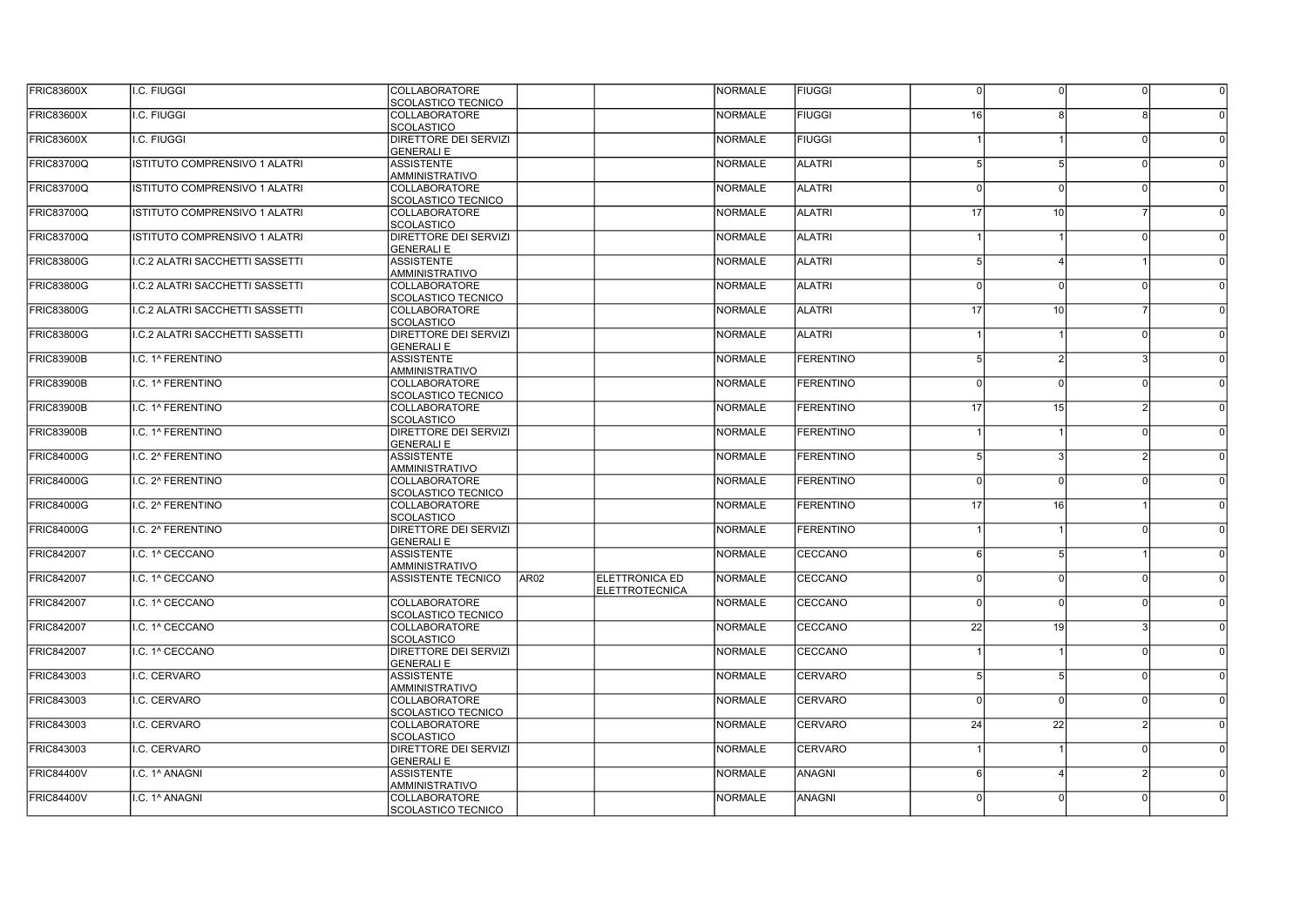| <b>FRIC84400V</b> | I.C. 1^ ANAGNI                | <b>COLLABORATORE</b>                       |                  |                                                | <b>NORMALE</b> | ANAGNI           | 18       | 16              | 2              | $\overline{0}$ |
|-------------------|-------------------------------|--------------------------------------------|------------------|------------------------------------------------|----------------|------------------|----------|-----------------|----------------|----------------|
|                   |                               | <b>SCOLASTICO</b>                          |                  |                                                |                |                  |          |                 |                |                |
| <b>FRIC84400V</b> | I.C. 1^ ANAGNI                | DIRETTORE DEI SERVIZI                      |                  |                                                | <b>NORMALE</b> | <b>ANAGNI</b>    |          |                 | <sup>n</sup>   |                |
|                   |                               | <b>GENERALI E</b>                          |                  |                                                |                |                  |          |                 |                |                |
| <b>FRIC84500P</b> | I.C. 2^ ANAGNI                | <b>ASSISTENTE</b><br>AMMINISTRATIVO        |                  |                                                | <b>NORMALE</b> | <b>ANAGNI</b>    |          |                 | 5 <sup>1</sup> |                |
| <b>FRIC84500P</b> | I.C. 2^ ANAGNI                | <b>COLLABORATORE</b>                       |                  |                                                | <b>NORMALE</b> | <b>ANAGNI</b>    |          | $\Omega$        | $\Omega$       |                |
|                   |                               | SCOLASTICO TECNICO                         |                  |                                                |                |                  |          |                 |                |                |
| <b>FRIC84500P</b> | I.C. 2^ ANAGNI                | <b>COLLABORATORE</b><br><b>SCOLASTICO</b>  |                  |                                                | <b>NORMALE</b> | <b>ANAGNI</b>    | 17       | 16              |                |                |
| <b>FRIC84500P</b> | I.C. 2^ ANAGNI                | DIRETTORE DEI SERVIZI                      |                  |                                                | <b>NORMALE</b> | <b>ANAGNI</b>    |          |                 | 0              |                |
|                   |                               | <b>GENERALI E</b>                          |                  |                                                |                |                  |          |                 |                |                |
| <b>FRIC84600E</b> | I.C. 4^ FROSINONE             | <b>ASSISTENTE</b>                          |                  |                                                | <b>NORMALE</b> | <b>FROSINONE</b> |          |                 | $\Omega$       |                |
|                   |                               | AMMINISTRATIVO                             |                  |                                                |                |                  |          |                 |                |                |
| <b>FRIC84600E</b> | I.C. 4^ FROSINONE             | <b>ASSISTENTE TECNICO</b>                  | AR <sub>02</sub> | <b>ELETTRONICA ED</b><br><b>ELETTROTECNICA</b> | <b>NORMALE</b> | <b>FROSINONE</b> |          | $\Omega$        | $\overline{2}$ |                |
| <b>FRIC84600E</b> | I.C. 4^ FROSINONE             | <b>COLLABORATORE</b>                       |                  |                                                | <b>NORMALE</b> | <b>FROSINONE</b> | $\Omega$ | $\Omega$        | <sup>0</sup>   |                |
|                   |                               | <b>SCOLASTICO TECNICO</b>                  |                  |                                                |                |                  |          |                 |                |                |
| <b>FRIC84600E</b> | I.C. 4^ FROSINONE             | <b>COLLABORATORE</b>                       |                  |                                                | <b>NORMALE</b> | <b>FROSINONE</b> | 20       | 20              | nl             |                |
|                   |                               | <b>SCOLASTICO</b>                          |                  |                                                |                |                  |          |                 |                |                |
| <b>FRIC84600E</b> | I.C. 4^ FROSINONE             | DIRETTORE DEI SERVIZI                      |                  |                                                | <b>NORMALE</b> | <b>FROSINONE</b> |          |                 | <sup>0</sup>   |                |
|                   |                               | <b>GENERALI E</b>                          |                  |                                                |                |                  |          |                 |                |                |
| <b>FRIC84700A</b> | I.C. 2^ FROSINONE             | <b>ASSISTENTE</b>                          |                  |                                                | <b>NORMALE</b> | <b>FROSINONE</b> |          |                 | nl             |                |
| <b>FRIC84700A</b> | I.C. 2^ FROSINONE             | AMMINISTRATIVO<br><b>COLLABORATORE</b>     |                  |                                                | <b>NORMALE</b> | <b>FROSINONE</b> | $\Omega$ | $\Omega$        | n              |                |
|                   |                               | SCOLASTICO TECNICO                         |                  |                                                |                |                  |          |                 |                |                |
| <b>FRIC84700A</b> | I.C. 2^ FROSINONE             | <b>COLLABORATORE</b>                       |                  |                                                | <b>NORMALE</b> | <b>FROSINONE</b> | 20       | $\overline{20}$ | nl             |                |
|                   |                               | <b>SCOLASTICO</b>                          |                  |                                                |                |                  |          |                 |                |                |
| <b>FRIC84700A</b> | I.C. 2^ FROSINONE             | DIRETTORE DEI SERVIZI                      |                  |                                                | <b>NORMALE</b> | <b>FROSINONE</b> |          |                 | <sup>0</sup>   |                |
|                   |                               | <b>GENERALI E</b>                          |                  |                                                |                |                  |          |                 |                |                |
| <b>FRIC848006</b> | I.C. 2 <sup>^</sup> VEROLI    | <b>ASSISTENTE</b>                          |                  |                                                | <b>NORMALE</b> | <b>VEROLI</b>    | 5        | 5               | nl             |                |
|                   |                               | <b>AMMINISTRATIVO</b>                      |                  |                                                |                |                  |          |                 |                |                |
| <b>FRIC848006</b> | I.C. 2 <sup>^</sup> VEROLI    | COLLABORATORE                              |                  |                                                | <b>NORMALE</b> | <b>VEROLI</b>    | $\Omega$ | $\Omega$        | n              |                |
|                   |                               | <b>SCOLASTICO TECNICO</b>                  |                  |                                                |                |                  |          |                 |                |                |
| <b>FRIC848006</b> | I.C. 2 <sup>^</sup> VEROLI    | <b>COLLABORATORE</b><br><b>SCOLASTICO</b>  |                  |                                                | <b>NORMALE</b> | <b>VEROLI</b>    | 18       | 18              | -ni            |                |
| <b>FRIC848006</b> | I.C. 2^ VEROLI                | DIRETTORE DEI SERVIZI                      |                  |                                                | <b>NORMALE</b> | <b>VEROLI</b>    |          |                 | -ni            |                |
|                   |                               | <b>GENERALI E</b>                          |                  |                                                |                |                  |          |                 |                |                |
| <b>FRIC849002</b> | I.C. 1^ SORA                  | <b>ASSISTENTE</b>                          |                  |                                                | <b>NORMALE</b> | <b>SORA</b>      |          |                 | - N            |                |
|                   |                               | <b>AMMINISTRATIVO</b>                      |                  |                                                |                |                  |          |                 |                |                |
| <b>FRIC849002</b> | I.C. 1^ SORA                  | ASSISTENTE TECNICO                         | AR02             | ELETTRONICA ED                                 | <b>NORMALE</b> | <b>SORA</b>      |          |                 |                |                |
|                   |                               |                                            |                  | <b>ELETTROTECNICA</b>                          |                |                  |          |                 |                |                |
| <b>FRIC849002</b> | I.C. 1^ SORA                  | <b>COLLABORATORE</b>                       |                  |                                                | <b>NORMALE</b> | <b>SORA</b>      | $\Omega$ | $\Omega$        | <sup>0</sup>   |                |
|                   |                               | <b>SCOLASTICO TECNICO</b>                  |                  |                                                |                |                  |          |                 | 3              |                |
| <b>FRIC849002</b> | I.C. 1^ SORA                  | COLLABORATORE<br><b>SCOLASTICO</b>         |                  |                                                | <b>NORMALE</b> | <b>SORA</b>      | 13       | 10              |                |                |
| <b>FRIC849002</b> | I.C. 1^ SORA                  | DIRETTORE DEI SERVIZI                      |                  |                                                | <b>NORMALE</b> | <b>SORA</b>      |          |                 | 0l             | $\Omega$       |
|                   |                               | <b>GENERALI E</b>                          |                  |                                                |                |                  |          |                 |                |                |
| <b>FRIC850006</b> | I.C. 2^ "RICCARDO GULIA" SORA | <b>ASSISTENTE</b>                          |                  |                                                | <b>NORMALE</b> | <b>SORA</b>      |          |                 | $\Omega$       |                |
|                   |                               | AMMINISTRATIVO                             |                  |                                                |                |                  |          |                 |                |                |
| <b>FRIC850006</b> | I.C. 2^ "RICCARDO GULIA" SORA | <b>ASSISTENTE TECNICO</b>                  | AR <sub>02</sub> | ELETTRONICA ED                                 | <b>NORMALE</b> | <b>SORA</b>      | $\Omega$ |                 | $\Omega$       |                |
|                   |                               |                                            |                  | <b>ELETTROTECNICA</b>                          |                |                  |          |                 |                |                |
| <b>FRIC850006</b> | I.C. 2^ "RICCARDO GULIA" SORA | <b>COLLABORATORE</b>                       |                  |                                                | <b>NORMALE</b> | <b>SORA</b>      | n        |                 | $\Omega$       |                |
|                   |                               | <b>SCOLASTICO TECNICO</b>                  |                  |                                                |                |                  |          |                 |                |                |
| <b>FRIC850006</b> | I.C. 2^ "RICCARDO GULIA" SORA | <b>COLLABORATORE</b>                       |                  |                                                | <b>NORMALE</b> | <b>SORA</b>      | 17       | 13              | $\Delta$       | $\Omega$       |
|                   |                               | <b>SCOLASTICO</b>                          |                  |                                                |                |                  |          |                 |                |                |
| <b>FRIC850006</b> | I.C. 2^ "RICCARDO GULIA" SORA | DIRETTORE DEI SERVIZI<br><b>GENERALI E</b> |                  |                                                | <b>NORMALE</b> | <b>SORA</b>      |          |                 | 0I             | $\Omega$       |
| <b>FRIC851002</b> | I.C. 3^ SORA                  | <b>ASSISTENTE</b>                          |                  |                                                | <b>NORMALE</b> | <b>SORA</b>      |          |                 |                |                |
|                   |                               | <b>AMMINISTRATIVO</b>                      |                  |                                                |                |                  |          |                 |                |                |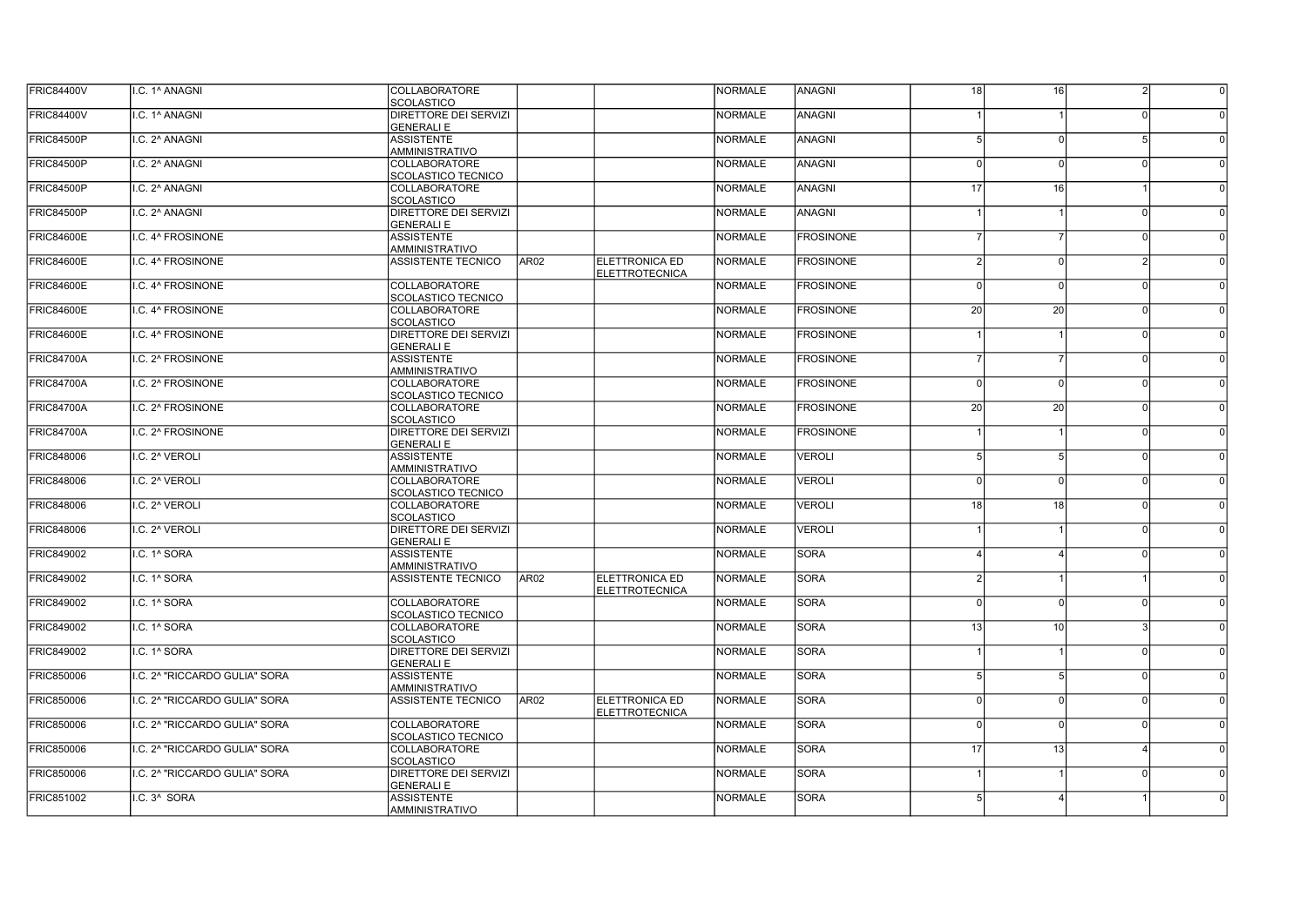| <b>FRIC851002</b> | I.C. 3^ SORA               | COLLABORATORE<br>SCOLASTICO TECNICO               |                  |                                                | <b>NORMALE</b> | <b>SORA</b>                     | $\Omega$ | n               | 0              | $\overline{0}$ |
|-------------------|----------------------------|---------------------------------------------------|------------------|------------------------------------------------|----------------|---------------------------------|----------|-----------------|----------------|----------------|
| <b>FRIC851002</b> | I.C. 3^ SORA               | <b>COLLABORATORE</b><br><b>SCOLASTICO</b>         |                  |                                                | <b>NORMALE</b> | <b>SORA</b>                     | 13       | 11              |                |                |
| <b>FRIC851002</b> | I.C. 3^ SORA               | <b>DIRETTORE DEI SERVIZI</b><br><b>GENERALI E</b> |                  |                                                | <b>NORMALE</b> | <b>SORA</b>                     |          |                 | $\Omega$       |                |
| <b>FRIC85200T</b> | I.C. 2^ PONTECORVO         | <b>ASSISTENTE</b><br><b>AMMINISTRATIVO</b>        |                  |                                                | <b>NORMALE</b> | <b>PONTECORVO</b>               |          |                 |                |                |
| <b>FRIC85200T</b> | II.C. 2^ PONTECORVO        | <b>ASSISTENTE TECNICO</b>                         | AR <sub>02</sub> | <b>ELETTRONICA ED</b><br><b>ELETTROTECNICA</b> | <b>NORMALE</b> | <b>PONTECORVO</b>               | $\Omega$ |                 | $\Omega$       |                |
| <b>FRIC85200T</b> | I.C. 2^ PONTECORVO         | <b>COLLABORATORE</b><br>SCOLASTICO TECNICO        |                  |                                                | <b>NORMALE</b> | <b>PONTECORVO</b>               | $\Omega$ | $\Omega$        | $\Omega$       |                |
| <b>FRIC85200T</b> | I.C. 2^ PONTECORVO         | <b>COLLABORATORE</b><br><b>SCOLASTICO</b>         |                  |                                                | <b>NORMALE</b> | <b>PONTECORVO</b>               | 18       | 13              | 5 <sup>1</sup> |                |
| <b>FRIC85200T</b> | II.C. 2^ PONTECORVO        | <b>DIRETTORE DEI SERVIZI</b><br><b>GENERALI E</b> |                  |                                                | <b>NORMALE</b> | <b>PONTECORVO</b>               |          |                 | 0I             |                |
| FRIC85300N        | II.C. 1^ PONTECORVO        | <b>ASSISTENTE</b><br><b>AMMINISTRATIVO</b>        |                  |                                                | <b>NORMALE</b> | <b>PONTECORVO</b>               |          | 5               | - N            |                |
| FRIC85300N        | II.C. 1^ PONTECORVO        | <b>COLLABORATORE</b><br>SCOLASTICO TECNICO        |                  |                                                | <b>NORMALE</b> | <b>PONTECORVO</b>               | $\Omega$ | $\Omega$        | <sup>0</sup>   |                |
| FRIC85300N        | I.C. 1^ PONTECORVO         | <b>COLLABORATORE</b><br>SCOLASTICO                |                  |                                                | <b>NORMALE</b> | <b>PONTECORVO</b>               | 14       | 13              |                |                |
| FRIC85300N        | II.C. 1^ PONTECORVO        | <b>DIRETTORE DEI SERVIZI</b><br><b>GENERALI E</b> |                  |                                                | <b>NORMALE</b> | <b>PONTECORVO</b>               |          |                 | 0I             |                |
| <b>FRIC85400D</b> | I.C. 2^ CASSINO            | <b>ASSISTENTE</b><br><b>AMMINISTRATIVO</b>        |                  |                                                | <b>NORMALE</b> | <b>CASSINO</b>                  |          | 6               | $\Omega$       |                |
| FRIC85400D        | I.C. 2^ CASSINO            | COLLABORATORE<br>SCOLASTICO TECNICO               |                  |                                                | <b>NORMALE</b> | <b>CASSINO</b>                  | $\Omega$ | $\Omega$        | <sup>0</sup>   |                |
| <b>FRIC85400D</b> | II.C. 2^ CASSINO           | <b>COLLABORATORE</b><br><b>SCOLASTICO</b>         |                  |                                                | <b>NORMALE</b> | <b>CASSINO</b>                  | 17       | 15 <sup>1</sup> | <sup>2</sup>   |                |
| <b>FRIC85400D</b> | I.C. 2^ CASSINO            | DIRETTORE DEI SERVIZI<br><b>GENERALI E</b>        |                  |                                                | <b>NORMALE</b> | <b>CASSINO</b>                  |          |                 | <sup>0</sup>   |                |
| <b>FRIC855009</b> | I. C. 3 CASSINO            | <b>ASSISTENTE</b><br><b>AMMINISTRATIVO</b>        |                  |                                                | <b>NORMALE</b> | CASSINO                         |          |                 | 0              |                |
| <b>FRIC855009</b> | I. C. 3 CASSINO            | COLLABORATORE<br>SCOLASTICO TECNICO               |                  |                                                | <b>NORMALE</b> | <b>CASSINO</b>                  | $\Omega$ | $\Omega$        | 0I             |                |
| <b>FRIC855009</b> | I.C. 3 CASSINO             | <b>COLLABORATORE</b><br><b>SCOLASTICO</b>         |                  |                                                | <b>NORMALE</b> | CASSINO                         | 21       | 20 <sup>1</sup> |                |                |
| <b>FRIC855009</b> | I.C. 3 CASSINO             | DIRETTORE DEI SERVIZI<br><b>GENERALI E</b>        |                  |                                                | <b>NORMALE</b> | CASSINO                         |          |                 | - N            |                |
| <b>FRIC856005</b> | ILC. 1^ CASSINO            | <b>ASSISTENTE</b><br><b>AMMINISTRATIVO</b>        |                  |                                                | <b>NORMALE</b> | CASSINO                         | ĥ        |                 | 0I             |                |
| <b>FRIC856005</b> | I.C. 1^ CASSINO            | <b>ASSISTENTE TECNICO</b>                         | AR <sub>02</sub> | <b>ELETTRONICA ED</b><br><b>ELETTROTECNICA</b> | <b>NORMALE</b> | CASSINO                         |          |                 |                |                |
| <b>FRIC856005</b> | I.C. 1^ CASSINO            | COLLABORATORE<br>SCOLASTICO TECNICO               |                  |                                                | <b>NORMALE</b> | <b>CASSINO</b>                  | $\Omega$ | $\Omega$        | 0l             |                |
| <b>FRIC856005</b> | I.C. 1^ CASSINO            | COLLABORATORE<br><b>SCOLASTICO</b>                |                  |                                                | <b>NORMALE</b> | CASSINO                         | 19       | 17              | $\overline{2}$ |                |
| <b>FRIC856005</b> | I.C. 1^ CASSINO            | DIRETTORE DEI SERVIZI<br><b>GENERALI E</b>        |                  |                                                | <b>NORMALE</b> | <b>CASSINO</b>                  |          | $\Omega$        |                |                |
| <b>FRIC857001</b> | I.C. SANT'ELIA FIUMERAPIDO | <b>ASSISTENTE</b><br><b>AMMINISTRATIVO</b>        |                  |                                                | <b>NORMALE</b> | SANT'ELIA<br><b>FIUMERAPIDO</b> |          |                 |                |                |
| <b>FRIC857001</b> | I.C. SANT'ELIA FIUMERAPIDO | <b>COLLABORATORE</b><br><b>SCOLASTICO TECNICO</b> |                  |                                                | <b>NORMALE</b> | SANT'ELIA<br><b>FIUMERAPIDO</b> | $\Omega$ |                 | $\Omega$       |                |
| <b>FRIC857001</b> | I.C. SANT'ELIA FIUMERAPIDO | <b>COLLABORATORE</b><br><b>SCOLASTICO</b>         |                  |                                                | <b>NORMALE</b> | SANT'ELIA<br><b>FIUMERAPIDO</b> | 20       | 20 <sup>1</sup> | 0l             | $\Omega$       |
| <b>FRIC857001</b> | I.C. SANT'ELIA FIUMERAPIDO | DIRETTORE DEI SERVIZI<br><b>GENERALI E</b>        |                  |                                                | <b>NORMALE</b> | SANT'ELIA<br><b>FIUMERAPIDO</b> |          |                 | $\Omega$       |                |
| <b>FRIC85800R</b> | I.C. 2^ CECCANO            | <b>ASSISTENTE</b><br>AMMINISTRATIVO               |                  |                                                | <b>NORMALE</b> | <b>CECCANO</b>                  |          |                 | ΩI             |                |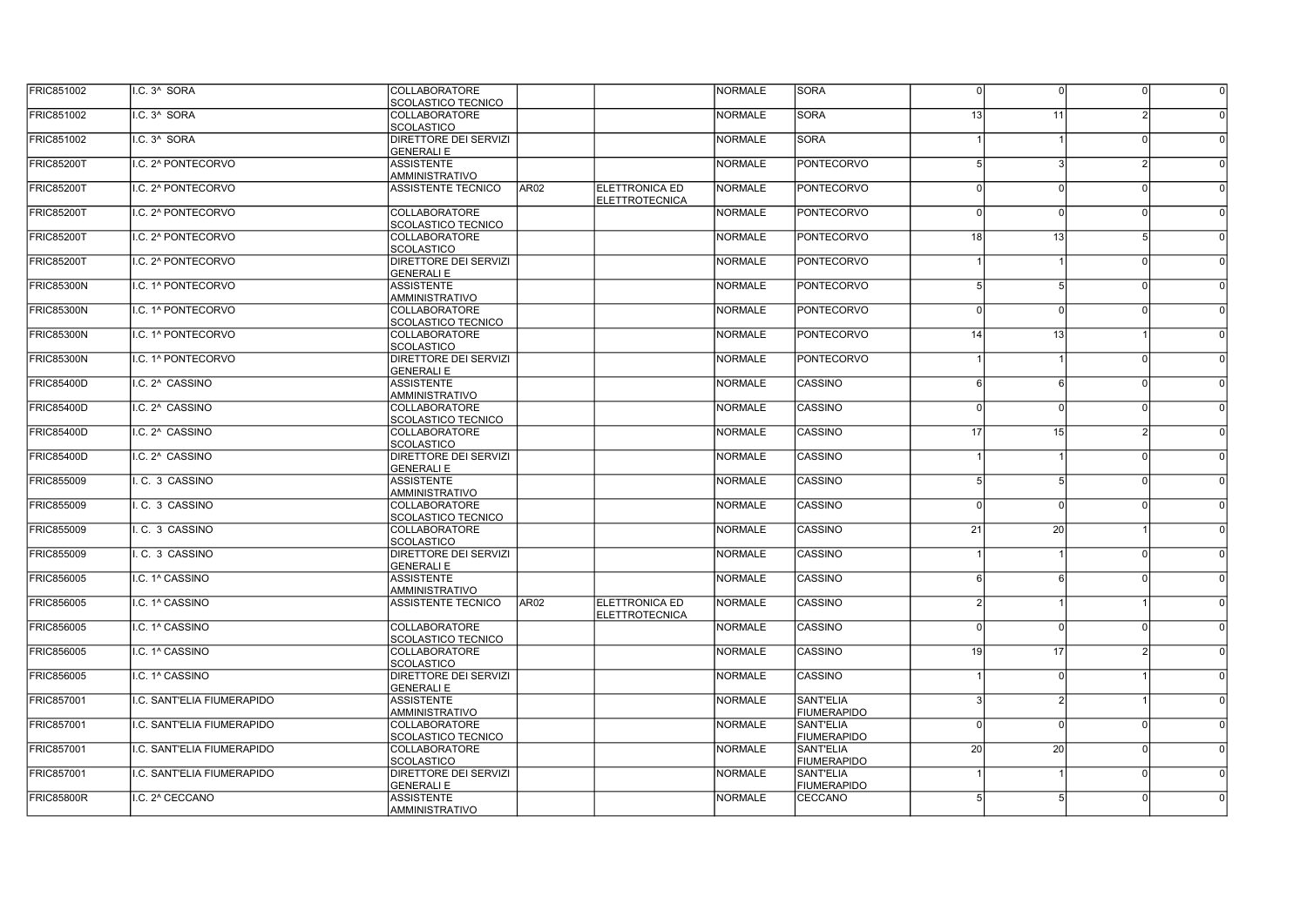| <b>FRIC85800R</b> | I.C. 2^ CECCANO             | <b>COLLABORATORE</b><br>SCOLASTICO TECNICO         |                  |                                        | <b>NORMALE</b> | CECCANO          | $\Omega$ | $\Omega$        | 0            | $\Omega$ |
|-------------------|-----------------------------|----------------------------------------------------|------------------|----------------------------------------|----------------|------------------|----------|-----------------|--------------|----------|
| <b>FRIC85800R</b> | I.C. 2^ CECCANO             | <b>COLLABORATORE</b><br><b>SCOLASTICO</b>          |                  |                                        | <b>NORMALE</b> | CECCANO          | 18       | 16              |              |          |
| <b>FRIC85800R</b> | I.C. 2^ CECCANO             | DIRETTORE DEI SERVIZI                              |                  |                                        | <b>NORMALE</b> | <b>CECCANO</b>   |          |                 |              |          |
| <b>FRIC85900L</b> | I.C. 1^ FROSINONE           | <b>GENERALI E</b><br><b>ASSISTENTE</b>             |                  |                                        | <b>NORMALE</b> | <b>FROSINONE</b> |          |                 |              |          |
| <b>FRIC85900L</b> | I.C. 1^ FROSINONE           | AMMINISTRATIVO<br><b>COLLABORATORE</b>             |                  |                                        | <b>NORMALE</b> | <b>FROSINONE</b> | $\Omega$ |                 | $\Omega$     |          |
| <b>FRIC85900L</b> | I.C. 1^ FROSINONE           | <b>SCOLASTICO TECNICO</b><br><b>COLLABORATORE</b>  |                  |                                        | <b>NORMALE</b> | <b>FROSINONE</b> | 17       | 16              |              |          |
| <b>FRIC85900L</b> | I.C. 1^ FROSINONE           | <b>SCOLASTICO</b><br>DIRETTORE DEI SERVIZI         |                  |                                        | <b>NORMALE</b> | <b>FROSINONE</b> |          |                 | nl           |          |
| <b>FRIC86000R</b> | I.C. 3^ FROSINONE           | <b>GENERALI E</b><br><b>ASSISTENTE</b>             |                  |                                        | <b>NORMALE</b> | <b>FROSINONE</b> |          | 5               | $\cap$       |          |
|                   |                             | AMMINISTRATIVO                                     |                  |                                        |                |                  | $\Omega$ | $\Omega$        | $\cap$       |          |
| <b>FRIC86000R</b> | I.C. 3^ FROSINONE           | COLLABORATORE<br><b>SCOLASTICO TECNICO</b>         |                  |                                        | <b>NORMALE</b> | <b>FROSINONE</b> |          |                 |              |          |
| <b>FRIC86000R</b> | I.C. 3^ FROSINONE           | COLLABORATORE<br><b>SCOLASTICO</b>                 |                  |                                        | <b>NORMALE</b> | <b>FROSINONE</b> | 17       | 17              | nl           |          |
| <b>FRIC86000R</b> | I.C. 3^ FROSINONE           | DIRETTORE DEI SERVIZI<br><b>GENERALI E</b>         |                  |                                        | <b>NORMALE</b> | <b>FROSINONE</b> |          |                 | <sup>0</sup> |          |
| <b>FRIC86100L</b> | I.C. 1 <sup>^</sup> VEROLI  | <b>ASSISTENTE</b><br>AMMINISTRATIVO                |                  |                                        | <b>NORMALE</b> | <b>VEROLI</b>    |          | 5               | nl           |          |
| <b>FRIC86100L</b> | I.C. 1 <sup>^</sup> VEROLI  | <b>COLLABORATORE</b>                               |                  |                                        | <b>NORMALE</b> | <b>VEROLI</b>    | $\Omega$ | $\Omega$        | n            |          |
| <b>FRIC86100L</b> | I.C. 1 <sup>^</sup> VEROLI  | <b>SCOLASTICO TECNICO</b><br><b>COLLABORATORE</b>  |                  |                                        | <b>NORMALE</b> | <b>VEROLI</b>    | 21       | $\overline{20}$ |              |          |
| <b>FRIC86100L</b> | I.C. 1 <sup>^</sup> VEROLI  | <b>SCOLASTICO</b><br>DIRETTORE DEI SERVIZI         |                  |                                        | <b>NORMALE</b> | <b>VEROLI</b>    |          |                 | - N          |          |
| <b>FRIS001005</b> | I.I.S. "FILETICO" FERENTINO | <b>GENERALI E</b><br><b>ASSISTENTE</b>             |                  |                                        | <b>NORMALE</b> | <b>FERENTINO</b> |          |                 |              |          |
| FRIS001005        | I.I.S. "FILETICO" FERENTINO | <b>AMMINISTRATIVO</b><br><b>ASSISTENTE TECNICO</b> | AR <sub>02</sub> | ELETTRONICA ED                         | <b>NORMALE</b> | <b>FERENTINO</b> |          |                 |              |          |
|                   | I.I.S. "FILETICO" FERENTINO | <b>ASSISTENTE TECNICO</b>                          | <b>AR08</b>      | <b>ELETTROTECNICA</b>                  | <b>NORMALE</b> | <b>FERENTINO</b> |          |                 |              |          |
| FRIS001005        |                             |                                                    |                  | <b>FISICA</b>                          |                |                  |          | $\Omega$        |              |          |
| FRIS001005        | I.I.S. "FILETICO" FERENTINO | <b>COLLABORATORE</b><br><b>SCOLASTICO TECNICO</b>  |                  |                                        | <b>NORMALE</b> | <b>FERENTINO</b> | $\Omega$ | $\Omega$        | 0l           |          |
| FRIS001005        | I.I.S. "FILETICO" FERENTINO | <b>COLLABORATORE</b><br><b>SCOLASTICO</b>          |                  |                                        | <b>NORMALE</b> | <b>FERENTINO</b> | 11       | 10              |              |          |
| FRIS001005        | I.I.S. "FILETICO" FERENTINO | DIRETTORE DEI SERVIZI<br><b>GENERALI E</b>         |                  |                                        | <b>NORMALE</b> | <b>FERENTINO</b> |          |                 | 0l           |          |
| <b>FRIS00300R</b> | I.I.S. "S. PERTINI" ALATRI  | <b>ASSISTENTE</b><br><b>AMMINISTRATIVO</b>         |                  |                                        | <b>NORMALE</b> | <b>ALATRI</b>    |          |                 | <b>21</b>    |          |
| <b>FRIS00300R</b> | I.I.S. "S. PERTINI" ALATRI  | <b>ASSISTENTE TECNICO</b>                          | ARR <sub>2</sub> | MECCANICA (132)                        | <b>NORMALE</b> | <b>ALATRI</b>    |          |                 |              |          |
| <b>FRIS00300R</b> | I.I.S. "S. PERTINI" ALATRI  | <b>ASSISTENTE TECNICO</b>                          | ARR3             | <b>MECCANICA (ALTRI</b>                | <b>NORMALE</b> | <b>ALATRI</b>    |          |                 |              |          |
| <b>FRIS00300R</b> | I.I.S. "S. PERTINI" ALATRI  | ASSISTENTE TECNICO                                 | <b>AR02</b>      | LABORATORI)<br>ELETTRONICA ED          | <b>NORMALE</b> | <b>ALATRI</b>    |          |                 | $\Omega$     |          |
| <b>FRIS00300R</b> | I.I.S. "S. PERTINI" ALATRI  | ASSISTENTE TECNICO                                 | <b>AR08</b>      | <b>ELETTROTECNICA</b><br><b>FISICA</b> | <b>NORMALE</b> | <b>ALATRI</b>    | $\Omega$ | $\Omega$        | 0l           |          |
| <b>FRIS00300R</b> | I.I.S. "S. PERTINI" ALATRI  | ASSISTENTE TECNICO                                 | AR <sub>23</sub> | <b>CHIMICA</b>                         | <b>NORMALE</b> | <b>ALATRI</b>    |          |                 | U            |          |
| <b>FRIS00300R</b> | I.I.S. "S. PERTINI" ALATRI  | ASSISTENTE TECNICO                                 | AR <sub>28</sub> | <b>AZIENDA AGRARIA</b>                 | <b>NORMALE</b> | <b>ALATRI</b>    | $\Omega$ | $\Omega$        | $\Omega$     |          |
| <b>FRIS00300R</b> | I.I.S. "S. PERTINI" ALATRI  | COLLABORATORE                                      |                  |                                        | <b>NORMALE</b> | <b>ALATRI</b>    |          |                 | $\Omega$     |          |
| <b>FRIS00300R</b> | I.I.S. "S. PERTINI" ALATRI  | SCOLASTICO TECNICO<br><b>COLLABORATORE</b>         |                  |                                        | <b>NORMALE</b> | <b>ALATRI</b>    | 15       | 11              |              |          |
|                   |                             | <b>SCOLASTICO</b>                                  |                  |                                        |                |                  |          |                 |              |          |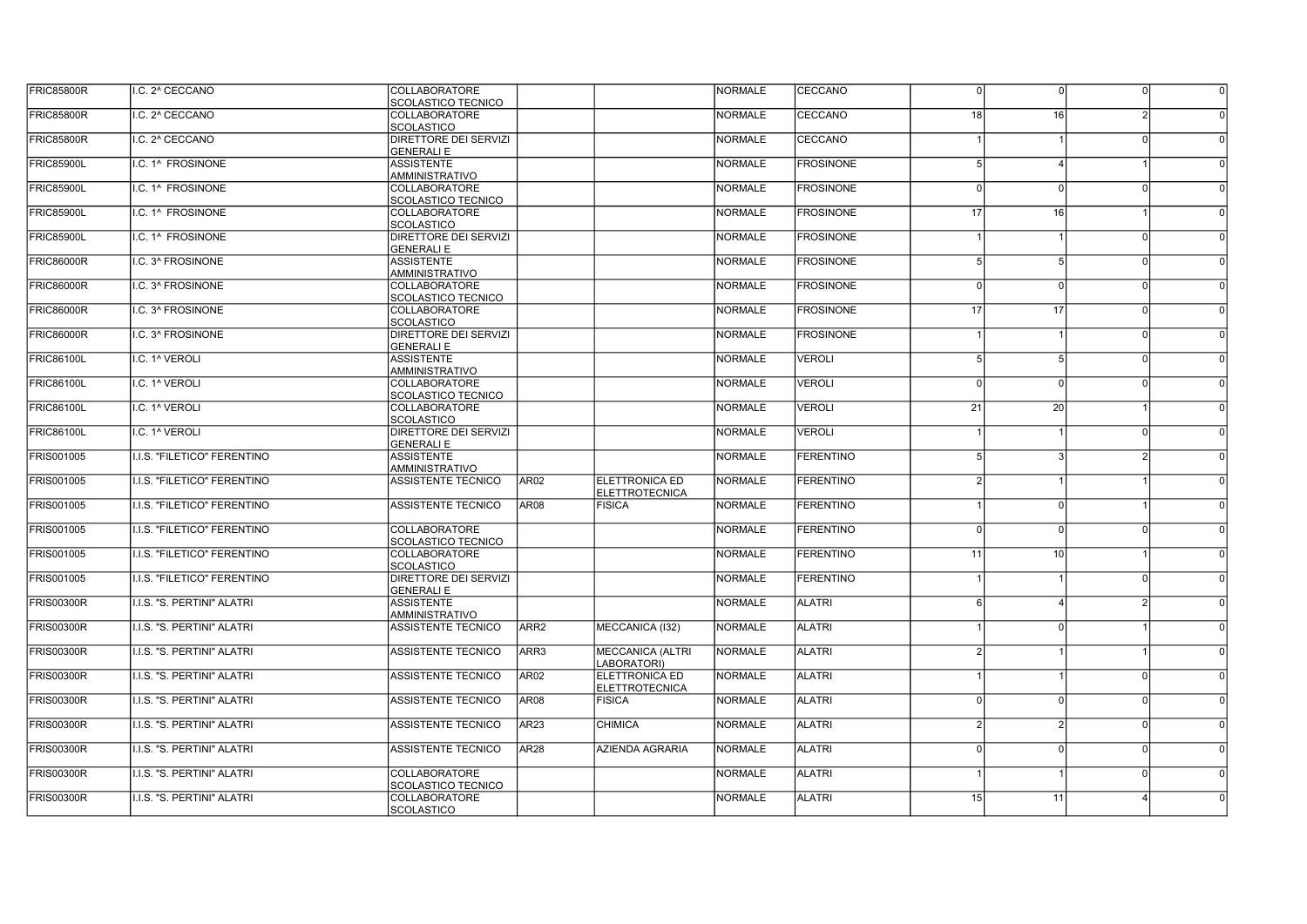| <b>FRIS00300R</b> | I.I.S. "S. PERTINI" ALATRI            | DIRETTORE DEI SERVIZI<br><b>GENERALI E</b> |                  |                                                | NORMALE        | <b>ALATRI</b>     |               |                | $\Omega$     |  |
|-------------------|---------------------------------------|--------------------------------------------|------------------|------------------------------------------------|----------------|-------------------|---------------|----------------|--------------|--|
| FRIS006008        | I.I.S. "TULLIANO" ARPINO              | <b>ASSISTENTE</b><br>AMMINISTRATIVO        |                  |                                                | <b>NORMALE</b> | <b>ARPINO</b>     |               | 5              |              |  |
| FRIS006008        | I.I.S. "TULLIANO" ARPINO              | <b>ASSISTENTE TECNICO</b>                  | AR <sub>23</sub> | <b>CHIMICA</b>                                 | <b>NORMALE</b> | <b>ARPINO</b>     |               | 5              | $\Omega$     |  |
| FRIS006008        | I.I.S. "TULLIANO" ARPINO              | <b>COLLABORATORE</b><br><b>SCOLASTICO</b>  |                  |                                                | <b>NORMALE</b> | <b>ARPINO</b>     | 13            | 13             | $\Omega$     |  |
| FRIS006008        | I.I.S. "TULLIANO" ARPINO              | DIRETTORE DEI SERVIZI<br><b>GENERALI E</b> |                  |                                                | <b>NORMALE</b> | <b>ARPINO</b>     |               |                | $\Omega$     |  |
| FRIS007004        | I.I.S. "SAN BENEDETTO" CASSINO        | <b>ASSISTENTE</b><br>AMMINISTRATIVO        |                  |                                                | <b>NORMALE</b> | CASSINO           | ĥ             | 6              | $\Omega$     |  |
| FRIS007004        | I.I.S. "SAN BENEDETTO" CASSINO        | ASSISTENTE TECNICO                         | ARR2             | MECCANICA (I32)                                | <b>NORMALE</b> | CASSINO           |               |                | nl           |  |
| FRIS007004        | I.I.S. "SAN BENEDETTO" CASSINO        | <b>ASSISTENTE TECNICO</b>                  | AR02             | <b>ELETTRONICA ED</b><br><b>ELETTROTECNICA</b> | <b>NORMALE</b> | CASSINO           |               | $\mathcal{P}$  | nl           |  |
| FRIS007004        | I.I.S. "SAN BENEDETTO" CASSINO        | <b>ASSISTENTE TECNICO</b>                  | <b>AR20</b>      | <b>ALBERGHIERA</b>                             | <b>NORMALE</b> | CASSINO           |               | 5              | nl           |  |
| <b>FRIS007004</b> | I.I.S. "SAN BENEDETTO" CASSINO        | <b>ASSISTENTE TECNICO</b>                  | <b>AR21</b>      | <b>ALBERGHIERA</b><br><b>AMMINISTRATIVA</b>    | <b>NORMALE</b> | <b>CASSINO</b>    |               |                | <sup>0</sup> |  |
| <b>FRIS007004</b> | I.I.S. "SAN BENEDETTO" CASSINO        | <b>CUOCO</b>                               |                  |                                                | <b>NORMALE</b> | CASSINO           | <sup>n</sup>  | $\Omega$       | nl           |  |
| <b>FRIS007004</b> | I.I.S. "SAN BENEDETTO" CASSINO        | COLLABORATORE<br>SCOLASTICO TECNICO        |                  |                                                | <b>NORMALE</b> | <b>CASSINO</b>    | $\Omega$      | $\Omega$       | - N          |  |
| <b>FRIS007004</b> | <b>I.I.S. "SAN BENEDETTO" CASSINO</b> | COLLABORATORE<br><b>SCOLASTICO</b>         |                  |                                                | <b>NORMALE</b> | CASSINO           | 14            | 13             |              |  |
| <b>FRIS007004</b> | I.I.S. "SAN BENEDETTO" CASSINO        | DIRETTORE DEI SERVIZI<br><b>GENERALI E</b> |                  |                                                | <b>NORMALE</b> | <b>CASSINO</b>    |               |                | $\Omega$     |  |
| <b>FRIS007004</b> | I.I.S. "SAN BENEDETTO" CASSINO        | <b>GUARDAROBIERE</b>                       |                  |                                                | <b>NORMALE</b> | <b>CASSINO</b>    | $\Omega$      | $\mathfrak{o}$ | 0l           |  |
| <b>FRIS007004</b> | I.I.S. "SAN BENEDETTO" CASSINO        | <b>INFERMIERE</b>                          |                  |                                                | <b>NORMALE</b> | <b>CASSINO</b>    | $\Omega$      | $\Omega$       | 0l           |  |
| <b>FRIS00800X</b> | I.I.S. "L.ANGELONI"                   | <b>ASSISTENTE</b><br><b>AMMINISTRATIVO</b> |                  |                                                | <b>NORMALE</b> | <b>FROSINONE</b>  |               | 5              | 0l           |  |
| <b>FRIS00800X</b> | I.I.S. "L.ANGELONI"                   | <b>ASSISTENTE TECNICO</b>                  | ARR <sub>2</sub> | MECCANICA (I32)                                | <b>NORMALE</b> | <b>FROSINONE</b>  |               | $\Omega$       |              |  |
| <b>FRIS00800X</b> | I.I.S. "L.ANGELONI"                   | <b>ASSISTENTE TECNICO</b>                  | <b>AR02</b>      | <b>ELETTRONICA ED</b><br><b>ELETTROTECNICA</b> | <b>NORMALE</b> | <b>FROSINONE</b>  |               |                | - N          |  |
| <b>FRIS00800X</b> | I.I.S. "L.ANGELONI"                   | ASSISTENTE TECNICO                         | <b>AR19</b>      | ASSISTENZA INFANZIA<br>E ASSISTENZA            | <b>NORMALE</b> | <b>FROSINONE</b>  | $\Omega$      | $\mathbf{0}$   | 0l           |  |
| <b>FRIS00800X</b> | I.I.S. "L.ANGELONI"                   | ASSISTENTE TECNICO                         | <b>AR22</b>      | <b>MODA E COSTUME</b>                          | <b>NORMALE</b> | <b>FROSINONE</b>  |               | $\Omega$       | 0l           |  |
| <b>FRIS00800X</b> | I.I.S. "L.ANGELONI"                   | ASSISTENTE TECNICO                         | <b>AR28</b>      | AZIENDA AGRARIA                                | <b>NORMALE</b> | <b>FROSINONE</b>  |               | 2              | $\Omega$     |  |
| <b>FRIS00800X</b> | I.I.S. "L.ANGELONI"                   | <b>ASSISTENTE TECNICO</b>                  | <b>AR38</b>      | <b>AGROINDUSTRIALE</b>                         | <b>NORMALE</b> | <b>FROSINONE</b>  |               | $\Omega$       | $\Omega$     |  |
| <b>FRIS00800X</b> | I.I.S. "L.ANGELONI"                   | <b>COLLABORATORE</b><br>SCOLASTICO TECNICO |                  |                                                | <b>NORMALE</b> | <b>FROSINONE</b>  | $\mathcal{P}$ | $\overline{2}$ | nl           |  |
| <b>FRIS00800X</b> | I.I.S. "L.ANGELONI"                   | COLLABORATORE<br>SCOLASTICO                |                  |                                                | <b>NORMALE</b> | <b>FROSINONE</b>  | 15            | 15             | $\Omega$     |  |
| <b>FRIS00800X</b> | I.I.S. "L.ANGELONI"                   | DIRETTORE DEI SERVIZI<br><b>GENERALI E</b> |                  |                                                | <b>NORMALE</b> | <b>FROSINONE</b>  |               |                | -ni          |  |
| <b>FRIS00900Q</b> | I.I.S. PONTECORVO                     | <b>ASSISTENTE</b><br>AMMINISTRATIVO        |                  |                                                | <b>NORMALE</b> | <b>PONTECORVO</b> |               | 3              |              |  |
| <b>FRIS00900Q</b> | I.I.S. PONTECORVO                     | <b>ASSISTENTE TECNICO</b>                  | ARR3             | <b>MECCANICA (ALTRI</b><br>ABORATORI)          | <b>NORMALE</b> | PONTECORVO        |               |                | 0l           |  |
| <b>FRIS00900Q</b> | I.I.S. PONTECORVO                     | <b>ASSISTENTE TECNICO</b>                  | AR <sub>02</sub> | <b>ELETTRONICA ED</b><br><b>ELETTROTECNICA</b> | <b>NORMALE</b> | <b>PONTECORVO</b> | $\mathcal{P}$ | $\mathcal{D}$  | $\Omega$     |  |
| <b>FRIS00900Q</b> | II.I.S. PONTECORVO                    | <b>ASSISTENTE TECNICO</b>                  | <b>AR08</b>      | <b>FISICA</b>                                  | <b>NORMALE</b> | <b>PONTECORVO</b> |               |                |              |  |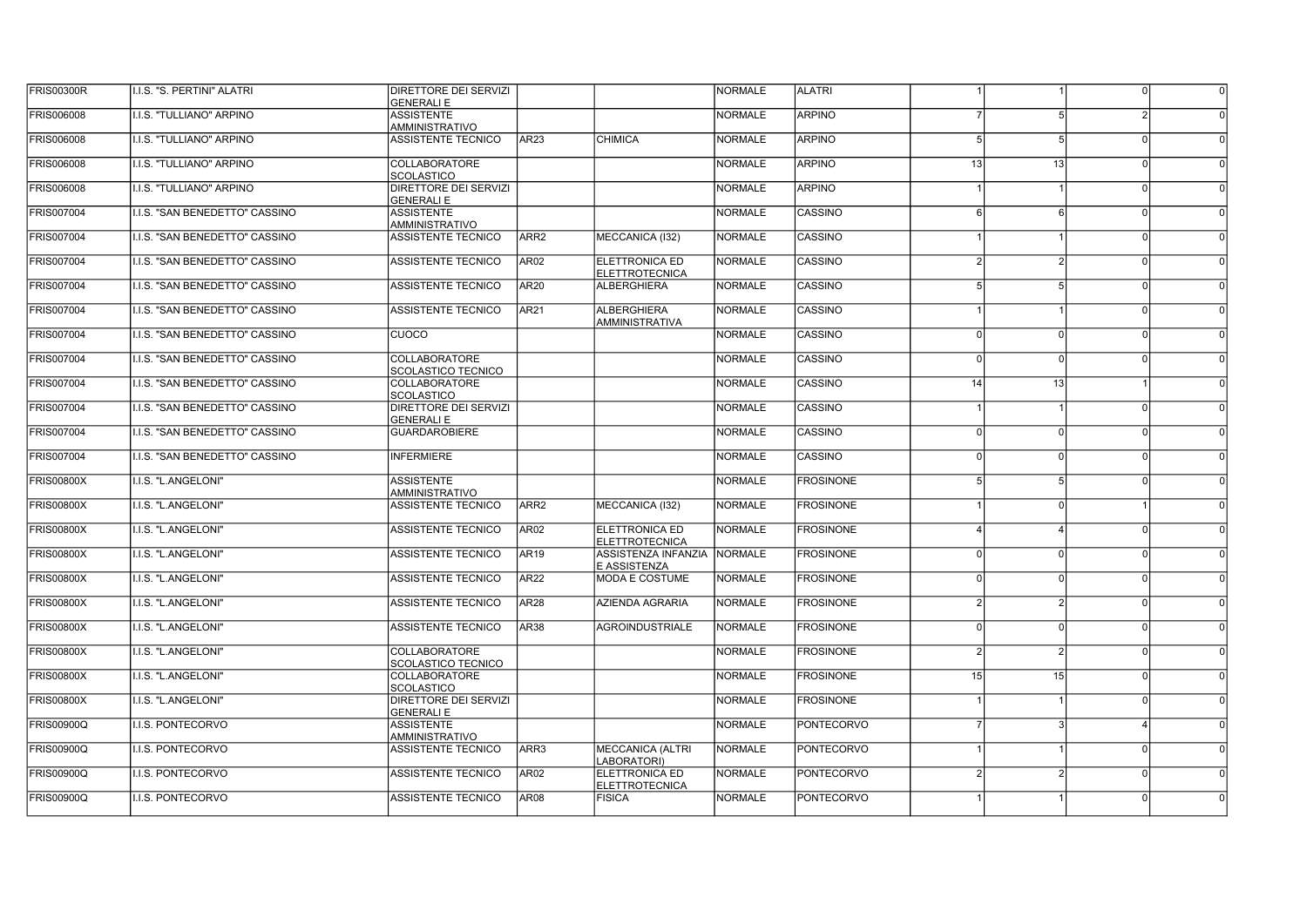| <b>FRIS00900Q</b> | I.I.S. PONTECORVO                        | COLLABORATORE<br>SCOLASTICO TECNICO               |                  |                                                | <b>NORMALE</b> | <b>PONTECORVO</b> | $\Omega$        | $\Omega$      | $\Omega$ |  |
|-------------------|------------------------------------------|---------------------------------------------------|------------------|------------------------------------------------|----------------|-------------------|-----------------|---------------|----------|--|
| <b>FRIS00900Q</b> | I.I.S. PONTECORVO                        | COLLABORATORE<br><b>SCOLASTICO</b>                |                  |                                                | <b>NORMALE</b> | <b>PONTECORVO</b> | 14              | 14            |          |  |
| <b>FRIS00900Q</b> | I.I.S. PONTECORVO                        | <b>DIRETTORE DEI SERVIZI</b><br><b>GENERALI E</b> |                  |                                                | <b>NORMALE</b> | <b>PONTECORVO</b> |                 |               | $\Omega$ |  |
| <b>FRIS01100Q</b> | I.I.S. "A.G. BRAGAGLIA" FROSINONE        | <b>ASSISTENTE</b><br><b>AMMINISTRATIVO</b>        |                  |                                                | <b>NORMALE</b> | <b>FROSINONE</b>  |                 | 5             |          |  |
| FRIS01100Q        | I.I.S. "A.G. BRAGAGLIA" FROSINONE        | <b>ASSISTENTE TECNICO</b>                         | ARR <sub>2</sub> | MECCANICA (I32)                                | <b>NORMALE</b> | <b>FROSINONE</b>  |                 | $\Omega$      |          |  |
| <b>FRIS01100Q</b> | I.I.S. "A.G. BRAGAGLIA" FROSINONE        | <b>ASSISTENTE TECNICO</b>                         | ARR3             | <b>MECCANICA (ALTRI</b><br>LABORATORI)         | <b>NORMALE</b> | <b>FROSINONE</b>  |                 | $\Omega$      | $\Omega$ |  |
| FRIS01100Q        | I.I.S. "A.G. BRAGAGLIA" FROSINONE        | <b>ASSISTENTE TECNICO</b>                         | <b>AR02</b>      | <b>ELETTRONICA ED</b><br><b>ELETTROTECNICA</b> | <b>NORMALE</b> | <b>FROSINONE</b>  |                 |               | $\Omega$ |  |
| <b>FRIS01100Q</b> | I.I.S. "A.G. BRAGAGLIA" FROSINONE        | <b>ASSISTENTE TECNICO</b>                         | <b>AR08</b>      | <b>FISICA</b>                                  | <b>NORMALE</b> | <b>FROSINONE</b>  |                 |               | $\Omega$ |  |
| FRIS01100Q        | I.I.S. "A.G. BRAGAGLIA" FROSINONE        | ASSISTENTE TECNICO                                | AR26             | <b>ODONTOTECNICA</b>                           | <b>NORMALE</b> | <b>FROSINONE</b>  |                 | $\Omega$      |          |  |
| FRIS01100Q        | I.I.S. "A.G. BRAGAGLIA" FROSINONE        | <b>COLLABORATORE</b><br><b>SCOLASTICO</b>         |                  |                                                | <b>NORMALE</b> | <b>FROSINONE</b>  | 13 <sup>1</sup> | 12            |          |  |
| FRIS01100Q        | I.I.S. "A.G. BRAGAGLIA" FROSINONE        | DIRETTORE DEI SERVIZI<br><b>GENERALI E</b>        |                  |                                                | <b>NORMALE</b> | <b>FROSINONE</b>  |                 |               | $\cap$   |  |
| <b>FRIS01300B</b> | I.I.S. "G. MARCONI" ANAGNI               | <b>ASSISTENTE</b><br><b>AMMINISTRATIVO</b>        |                  |                                                | <b>NORMALE</b> | ANAGNI            | 5               | $\mathcal{P}$ | ર        |  |
| <b>FRIS01300B</b> | II.I.S. "G. MARCONI" ANAGNI              | <b>ASSISTENTE TECNICO</b>                         | AR02             | <b>ELETTRONICA ED</b><br><b>ELETTROTECNICA</b> | <b>NORMALE</b> | <b>ANAGNI</b>     | $\Omega$        | $\Omega$      | $\Omega$ |  |
| <b>FRIS01300B</b> | I.I.S. "G. MARCONI" ANAGNI               | <b>ASSISTENTE TECNICO</b>                         | AR10             | <b>EDILE</b>                                   | <b>NORMALE</b> | <b>ANAGNI</b>     | $\Omega$        | $\Omega$      | nl       |  |
| <b>FRIS01300B</b> | I.I.S. "G. MARCONI" ANAGNI               | <b>COLLABORATORE</b><br><b>SCOLASTICO TECNICO</b> |                  |                                                | <b>NORMALE</b> | <b>ANAGNI</b>     | $\Omega$        | $\Omega$      | $\Omega$ |  |
| <b>FRIS01300B</b> | I.I.S. "G. MARCONI" ANAGNI               | <b>COLLABORATORE</b><br><b>SCOLASTICO</b>         |                  |                                                | <b>NORMALE</b> | <b>ANAGNI</b>     | 12 <sup>1</sup> | 12            | n        |  |
| <b>FRIS01300B</b> | II.I.S. "G. MARCONI" ANAGNI              | <b>DIRETTORE DEI SERVIZI</b><br><b>GENERALI E</b> |                  |                                                | <b>NORMALE</b> | <b>ANAGNI</b>     | ΩI              | $\Omega$      | $\Omega$ |  |
| <b>FRIS01700P</b> | I.I.S. "BRUNELLESCHI-DA VINCI" FROSINONE | <b>ASSISTENTE</b><br>AMMINISTRATIVO               |                  |                                                | <b>NORMALE</b> | <b>FROSINONE</b>  |                 |               | $\Omega$ |  |
| <b>FRIS01700P</b> | I.I.S. "BRUNELLESCHI-DA VINCI" FROSINONE | ASSISTENTE TECNICO                                | AR02             | ELETTRONICA ED<br><b>ELETTROTECNICA</b>        | <b>NORMALE</b> | <b>FROSINONE</b>  |                 | $\Omega$      |          |  |
| <b>FRIS01700P</b> | I.I.S. "BRUNELLESCHI-DA VINCI" FROSINONE | <b>COLLABORATORE</b><br>SCOLASTICO TECNICO        |                  |                                                | <b>NORMALE</b> | <b>FROSINONE</b>  | ΩI              | $\Omega$      | n l      |  |
| FRIS01700P        | ILLS. "BRUNELLESCHI-DA VINCI" FROSINONE  | <b>COLLABORATORE</b><br><b>SCOLASTICO</b>         |                  |                                                | <b>NORMALE</b> | <b>FROSINONE</b>  | R               | -7            |          |  |
| <b>FRIS01700P</b> | I.I.S. "BRUNELLESCHI-DA VINCI" FROSINONE | <b>DIRETTORE DEI SERVIZI</b><br><b>GENERALI E</b> |                  |                                                | <b>NORMALE</b> | <b>FROSINONE</b>  | ΩI              | $\Omega$      | $\cap$   |  |
| <b>FRIS01800E</b> | I.I.S. "A. VOLTA" FROSINONE              | <b>ASSISTENTE</b><br><b>AMMINISTRATIVO</b>        |                  |                                                | <b>NORMALE</b> | <b>FROSINONE</b>  | R               | 6             |          |  |
| <b>FRIS01800E</b> | I.I.S. "A. VOLTA" FROSINONE              | ASSISTENTE TECNICO                                | ARR3             | <b>MECCANICA (ALTRI</b><br>LABORATORI)         | <b>NORMALE</b> | <b>FROSINONE</b>  | $\overline{2}$  |               |          |  |
| <b>FRIS01800E</b> | I.I.S. "A. VOLTA" FROSINONE              | ASSISTENTE TECNICO                                | AR02             | ELETTRONICA ED<br><b>ELETTROTECNICA</b>        | <b>NORMALE</b> | <b>FROSINONE</b>  |                 |               | $\Omega$ |  |
| <b>FRIS01800E</b> | I.I.S. "A. VOLTA" FROSINONE              | <b>ASSISTENTE TECNICO</b>                         | <b>AR08</b>      | <b>FISICA</b>                                  | <b>NORMALE</b> | <b>FROSINONE</b>  | $\Omega$        | $\Omega$      | $\Omega$ |  |
| <b>FRIS01800E</b> | I.I.S. "A. VOLTA" FROSINONE              | <b>ASSISTENTE TECNICO</b>                         | AR <sub>23</sub> | CHIMICA                                        | <b>NORMALE</b> | <b>FROSINONE</b>  |                 | 2             |          |  |
| <b>FRIS01800E</b> | I.I.S. "A. VOLTA" FROSINONE              | <b>COLLABORATORE</b><br><b>SCOLASTICO TECNICO</b> |                  |                                                | <b>NORMALE</b> | <b>FROSINONE</b>  | $\Omega$        | $\Omega$      | 0l       |  |
| <b>FRIS01800E</b> | I.I.S. "A. VOLTA" FROSINONE              | <b>COLLABORATORE</b><br><b>SCOLASTICO</b>         |                  |                                                | <b>NORMALE</b> | <b>FROSINONE</b>  | 14              | 12            |          |  |
| <b>FRIS01800E</b> | I.I.S. "A. VOLTA" FROSINONE              | DIRETTORE DEI SERVIZI<br><b>GENERALI E</b>        |                  |                                                | <b>NORMALE</b> | <b>FROSINONE</b>  |                 |               |          |  |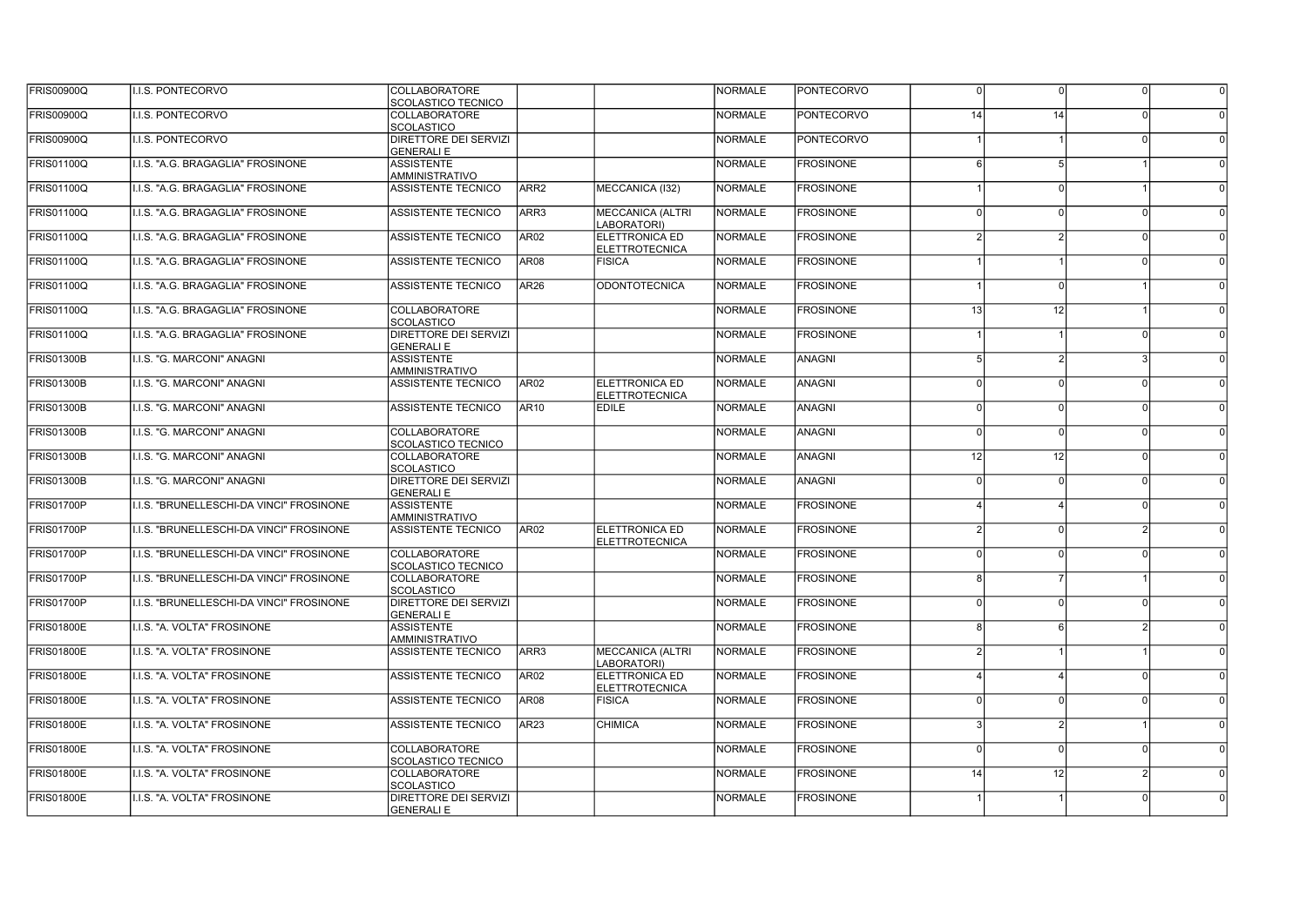| <b>FRIS01900A</b> | I.I.S. CECCANO                           | <b>ASSISTENTE</b><br>AMMINISTRATIVO               |                  |                                                | NORMALE        | CECCANO               | 9             |                 |          |  |
|-------------------|------------------------------------------|---------------------------------------------------|------------------|------------------------------------------------|----------------|-----------------------|---------------|-----------------|----------|--|
| <b>FRIS01900A</b> | I.I.S. CECCANO                           | <b>ASSISTENTE TECNICO</b>                         | AR02             | <b>ELETTRONICA ED</b><br><b>ELETTROTECNICA</b> | <b>NORMALE</b> | CECCANO               |               |                 |          |  |
| <b>FRIS01900A</b> | I.I.S. CECCANO                           | <b>ASSISTENTE TECNICO</b>                         | <b>AR20</b>      | <b>ALBERGHIERA</b>                             | <b>NORMALE</b> | CECCANO               |               | 8               | $\Omega$ |  |
| <b>FRIS01900A</b> | I.I.S. CECCANO                           | <b>ASSISTENTE TECNICO</b>                         | <b>AR21</b>      | <b>ALBERGHIERA</b><br><b>AMMINISTRATIVA</b>    | <b>NORMALE</b> | CECCANO               |               |                 |          |  |
| <b>FRIS01900A</b> | I.I.S. CECCANO                           | <b>COLLABORATORE</b><br><b>SCOLASTICO TECNICO</b> |                  |                                                | <b>NORMALE</b> | CECCANO               |               | $\Omega$        | $\Omega$ |  |
| <b>FRIS01900A</b> | I.I.S. CECCANO                           | COLLABORATORE<br>SCOLASTICO                       |                  |                                                | <b>NORMALE</b> | CECCANO               | 20            | 20              | $\Omega$ |  |
| <b>FRIS01900A</b> | I.I.S. CECCANO                           | DIRETTORE DEI SERVIZI<br><b>GENERALI E</b>        |                  |                                                | <b>NORMALE</b> | CECCANO               |               | $\Omega$        |          |  |
| <b>FRIS02100A</b> | I.I.S. "SIMONCELLI" SORA                 | <b>ASSISTENTE</b><br>AMMINISTRATIVO               |                  |                                                | <b>NORMALE</b> | <b>SORA</b>           |               | $6\overline{6}$ | nl       |  |
| <b>FRIS02100A</b> | I.I.S. "SIMONCELLI" SORA                 | <b>ASSISTENTE TECNICO</b>                         | <b>AR02</b>      | <b>ELETTRONICA ED</b><br><b>ELETTROTECNICA</b> | <b>NORMALE</b> | <b>SORA</b>           |               | $\Omega$        | nl       |  |
| <b>FRIS02100A</b> | I.I.S. "SIMONCELLI" SORA                 | <b>ASSISTENTE TECNICO</b>                         | AR08             | <b>FISICA</b>                                  | <b>NORMALE</b> | <b>SORA</b>           | $\mathcal{P}$ | $\mathcal{P}$   | nl       |  |
| <b>FRIS02100A</b> | I.I.S. "SIMONCELLI" SORA                 | <b>ASSISTENTE TECNICO</b>                         | <b>AR13</b>      | <b>GRAFICA ED INCISIONE NORMALE</b>            |                | <b>SORA</b>           | <sup>n</sup>  | $\Omega$        | nl       |  |
| <b>FRIS02100A</b> | I.I.S. "SIMONCELLI" SORA                 | <b>ASSISTENTE TECNICO</b>                         | AR22             | <b>MODA E COSTUME</b>                          | <b>NORMALE</b> | <b>SORA</b>           |               |                 | - N      |  |
| <b>FRIS02100A</b> | <b>I.I.S. "SIMONCELLI" SORA</b>          | ASSISTENTE TECNICO                                | AR32             | <b>PITTURA</b>                                 | <b>NORMALE</b> | <b>SORA</b>           | $\Omega$      | $\Omega$        | - N      |  |
| <b>FRIS02100A</b> | I.I.S. "SIMONCELLI" SORA                 | COLLABORATORE<br>SCOLASTICO TECNICO               |                  |                                                | <b>NORMALE</b> | <b>SORA</b>           | $\Omega$      | $\Omega$        | 0l       |  |
| <b>FRIS02100A</b> | I.I.S. "SIMONCELLI" SORA                 | COLLABORATORE<br><b>SCOLASTICO</b>                |                  |                                                | <b>NORMALE</b> | <b>SORA</b>           | 16            | 13              |          |  |
| <b>FRIS02100A</b> | I.I.S. "SIMONCELLI" SORA                 | DIRETTORE DEI SERVIZI<br><b>GENERALI E</b>        |                  |                                                | <b>NORMALE</b> | <b>SORA</b>           |               |                 | 0I       |  |
| FRIS023002        | <b>I.I.S. ANAGNI</b>                     | <b>ASSISTENTE</b><br><b>AMMINISTRATIVO</b>        |                  |                                                | <b>NORMALE</b> | <b>ANAGNI</b>         | 6             |                 | -51      |  |
| FRIS023002        | <b>I.I.S. ANAGNI</b>                     | <b>ASSISTENTE TECNICO</b>                         | AR <sub>02</sub> | <b>ELETTRONICA ED</b><br><b>ELETTROTECNICA</b> | <b>NORMALE</b> | <b>ANAGNI</b>         | $\Omega$      | $\Omega$        | ΩI       |  |
| FRIS023002        | I.I.S. ANAGNI                            | <b>ASSISTENTE TECNICO</b>                         | <b>AR08</b>      | <b>FISICA</b>                                  | <b>NORMALE</b> | <b>ANAGNI</b>         |               |                 |          |  |
| FRIS023002        | I.I.S. ANAGNI                            | COLLABORATORE<br><b>SCOLASTICO</b>                |                  |                                                | <b>NORMALE</b> | <b>ANAGNI</b>         | 13            | 10              | 3        |  |
| FRIS023002        | I.I.S. ANAGNI                            | DIRETTORE DEI SERVIZI<br><b>GENERALI E</b>        |                  |                                                | <b>NORMALE</b> | <b>ANAGNI</b>         |               | $\Omega$        |          |  |
| <b>FRIS02400T</b> | I.I.S. "TURRIZIANI" FROSINONE            | <b>ASSISTENTE</b><br>AMMINISTRATIVO               |                  |                                                | <b>NORMALE</b> | <b>FROSINONE</b>      |               |                 |          |  |
| <b>FRIS02400T</b> | <b>I.I.S. "TURRIZIANI" FROSINONE</b>     | <b>ASSISTENTE TECNICO</b>                         | AR <sub>08</sub> | <b>FISICA</b>                                  | <b>NORMALE</b> | <b>FROSINONE</b>      |               | $\mathcal{P}$   | $\Omega$ |  |
| <b>FRIS02400T</b> | I.I.S. "TURRIZIANI" FROSINONE            | <b>COLLABORATORE</b><br><b>SCOLASTICO</b>         |                  |                                                | <b>NORMALE</b> | <b>FROSINONE</b>      | 13            | 12              |          |  |
| <b>FRIS02400T</b> | I.I.S. "TURRIZIANI" FROSINONE            | DIRETTORE DEI SERVIZI<br><b>GENERALI E</b>        |                  |                                                | <b>NORMALE</b> | <b>FROSINONE</b>      |               |                 | $\Omega$ |  |
| FRIS02600D        | I.I.S. "NICOLUCCI-REGGIO" ISOLA DEL LIRI | <b>ASSISTENTE</b><br>AMMINISTRATIVO               |                  |                                                | <b>NORMALE</b> | <b>ISOLA DEL LIRI</b> |               |                 | 0I       |  |
| FRIS02600D        | I.I.S. "NICOLUCCI-REGGIO" ISOLA DEL LIRI | <b>ASSISTENTE TECNICO</b>                         | ARR <sub>2</sub> | MECCANICA (I32)                                | <b>NORMALE</b> | <b>ISOLA DEL LIRI</b> |               |                 | $\Omega$ |  |
| FRIS02600D        | I.I.S. "NICOLUCCI-REGGIO" ISOLA DEL LIRI | ASSISTENTE TECNICO                                | ARR3             | MECCANICA (ALTRI<br>ABORATORI)                 | <b>NORMALE</b> | <b>ISOLA DEL LIRI</b> | $\mathcal{P}$ | $\mathcal{P}$   | 0l       |  |
| <b>FRIS02600D</b> | I.I.S. "NICOLUCCI-REGGIO" ISOLA DEL LIRI | <b>ASSISTENTE TECNICO</b>                         | AR <sub>02</sub> | <b>ELETTRONICA ED</b><br><b>ELETTROTECNICA</b> | <b>NORMALE</b> | <b>ISOLA DEL LIRI</b> | $\mathsf{R}$  | $\mathbf{g}$    | $\Omega$ |  |
| <b>FRIS02600D</b> | I.I.S. "NICOLUCCI-REGGIO" ISOLA DEL LIRI | <b>ASSISTENTE TECNICO</b>                         | AR <sub>23</sub> | <b>CHIMICA</b>                                 | <b>NORMALE</b> | <b>ISOLA DEL LIRI</b> |               |                 |          |  |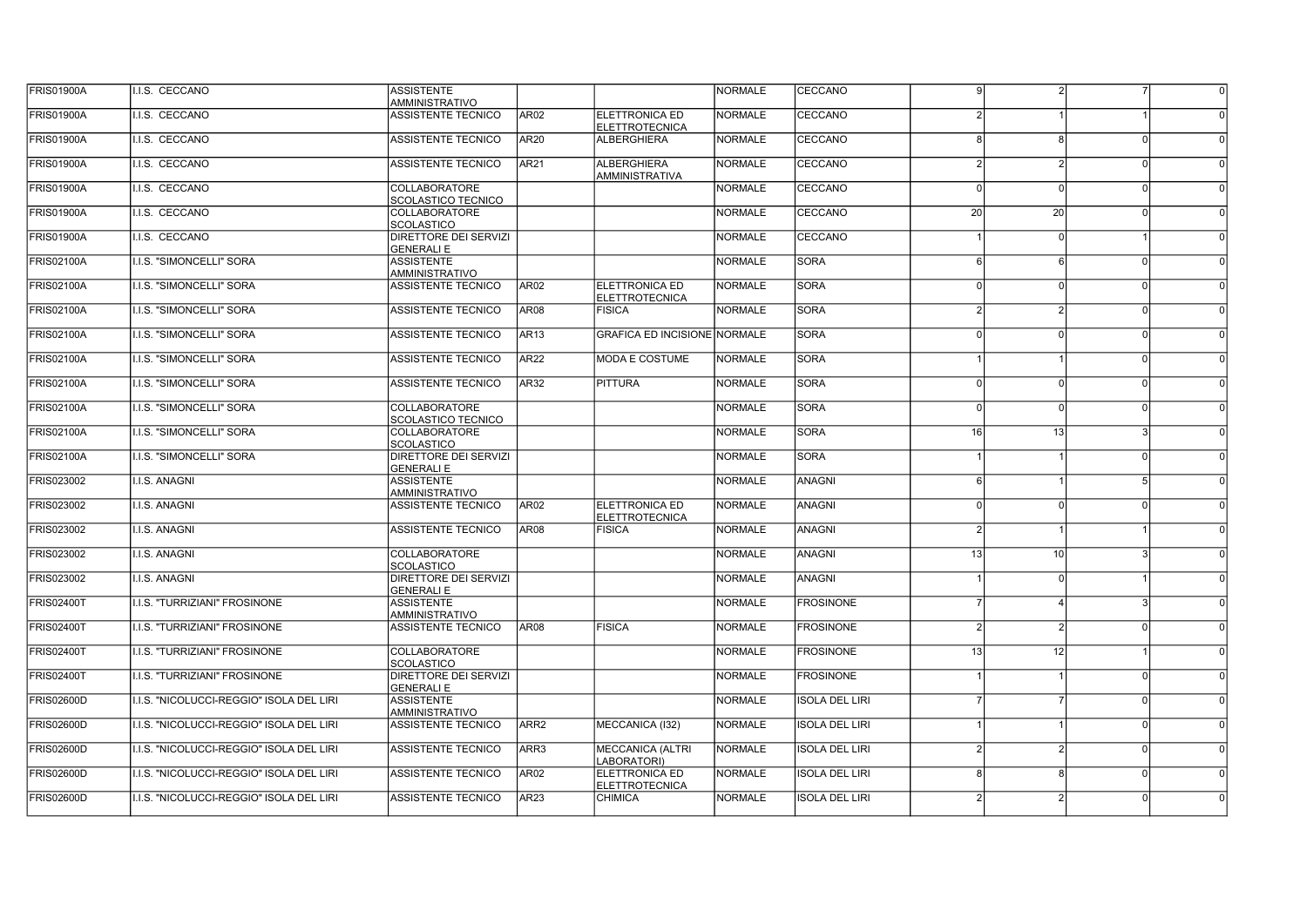| FRIS02600D | II.I.S. "NICOLUCCI-REGGIO" ISOLA DEL LIRI | COLLABORATORE<br>SCOLASTICO TECNICO               |                  |                                                | <b>NORMALE</b> | <b>ISOLA DEL LIRI</b> | $\Omega$        | $\Omega$      | $\Omega$               |  |
|------------|-------------------------------------------|---------------------------------------------------|------------------|------------------------------------------------|----------------|-----------------------|-----------------|---------------|------------------------|--|
| FRIS02600D | I.I.S. "NICOLUCCI-REGGIO" ISOLA DEL LIRI  | <b>COLLABORATORE</b><br><b>SCOLASTICO</b>         |                  |                                                | <b>NORMALE</b> | <b>ISOLA DEL LIRI</b> | 15 <sup>1</sup> | 14            |                        |  |
| FRIS02600D | II.I.S. "NICOLUCCI-REGGIO" ISOLA DEL LIRI | <b>DIRETTORE DEI SERVIZI</b><br><b>GENERALI E</b> |                  |                                                | <b>NORMALE</b> | <b>ISOLA DEL LIRI</b> |                 |               |                        |  |
| FRIS027009 | I.I.S. "CESARE BARONIO" SORA              | <b>ASSISTENTE</b><br><b>AMMINISTRATIVO</b>        |                  |                                                | <b>NORMALE</b> | <b>SORA</b>           |                 |               |                        |  |
| FRIS027009 | I.I.S. "CESARE BARONIO" SORA              | <b>ASSISTENTE TECNICO</b>                         | AR <sub>02</sub> | <b>ELETTRONICA ED</b><br><b>ELETTROTECNICA</b> | <b>NORMALE</b> | <b>SORA</b>           |                 |               | $\Omega$               |  |
| FRIS027009 | I.I.S. "CESARE BARONIO" SORA              | <b>ASSISTENTE TECNICO</b>                         | <b>AR10</b>      | <b>EDILE</b>                                   | <b>NORMALE</b> | <b>SORA</b>           |                 | $\Omega$      | $\Omega$               |  |
| FRIS027009 | II.I.S. "CESARE BARONIO" SORA             | ASSISTENTE TECNICO                                | AR20             | <b>ALBERGHIERA</b>                             | <b>NORMALE</b> | <b>SORA</b>           |                 |               | $\mathcal{D}$          |  |
| FRIS027009 | <b>I.I.S. "CESARE BARONIO" SORA</b>       | <b>ASSISTENTE TECNICO</b>                         | AR21             | <b>ALBERGHIERA</b><br><b>AMMINISTRATIVA</b>    | <b>NORMALE</b> | <b>SORA</b>           |                 |               | nl                     |  |
| FRIS027009 | II.I.S. "CESARE BARONIO" SORA             | <b>COLLABORATORE</b><br>SCOLASTICO TECNICO        |                  |                                                | <b>NORMALE</b> | <b>SORA</b>           | $\Omega$        | $\Omega$      | nl                     |  |
| FRIS027009 | I.I.S. "CESARE BARONIO" SORA              | COLLABORATORE<br><b>SCOLASTICO</b>                |                  |                                                | <b>NORMALE</b> | <b>SORA</b>           | 12 <sup>1</sup> | $\mathbf{Q}$  | $\mathcal{R}$          |  |
| FRIS027009 | I.I.S. "CESARE BARONIO" SORA              | <b>DIRETTORE DEI SERVIZI</b><br><b>GENERALI E</b> |                  |                                                | <b>NORMALE</b> | <b>SORA</b>           | $\Omega$        | $\Omega$      | nl                     |  |
| FRIS028005 | I.I.S. "MED. ORO CITTA DI CASSINO"        | <b>ASSISTENTE</b><br><b>AMMINISTRATIVO</b>        |                  |                                                | <b>NORMALE</b> | CASSINO               | 6 <sup>1</sup>  | 6             | nl                     |  |
| FRIS028005 | II.I.S. "MED. ORO CITTA DI CASSINO"       | <b>ASSISTENTE TECNICO</b>                         | AR <sub>02</sub> | <b>ELETTRONICA ED</b><br><b>ELETTROTECNICA</b> | <b>NORMALE</b> | <b>CASSINO</b>        | $\mathcal{D}$   | $\mathcal{P}$ | nl                     |  |
| FRIS028005 | <b>I.I.S. "MED. ORO CITTA DI CASSINO"</b> | <b>ASSISTENTE TECNICO</b>                         | AR <sub>28</sub> | AZIENDA AGRARIA                                | <b>NORMALE</b> | CASSINO               | $\Omega$        | $\Omega$      | n l                    |  |
| FRIS028005 | I.I.S. "MED. ORO CITTA DI CASSINO"        | <b>COLLABORATORE</b><br><b>SCOLASTICO TECNICO</b> |                  |                                                | <b>NORMALE</b> | CASSINO               |                 |               | $\Omega$               |  |
| FRIS028005 | I.I.S. "MED. ORO CITTA DI CASSINO"        | COLLABORATORE<br><b>SCOLASTICO</b>                |                  |                                                | <b>NORMALE</b> | CASSINO               | 14              | 10            | $\boldsymbol{\Lambda}$ |  |
| FRIS028005 | II.I.S. "MED. ORO CITTA DI CASSINO"       | DIRETTORE DEI SERVIZI<br><b>GENERALI E</b>        |                  |                                                | <b>NORMALE</b> | CASSINO               |                 |               | $\Omega$               |  |
| FRIS029001 | I.I.S. "G.SULPICIO" -VEROLI               | <b>ASSISTENTE</b><br><b>AMMINISTRATIVO</b>        |                  |                                                | <b>NORMALE</b> | <b>VEROLI</b>         | 6 <sup>1</sup>  | 3             |                        |  |
| FRIS029001 | II.I.S. "G.SULPICIO" -VEROLI              | <b>ASSISTENTE TECNICO</b>                         | AR <sub>02</sub> | <b>ELETTRONICA ED</b><br><b>ELETTROTECNICA</b> | <b>NORMALE</b> | <b>VEROLI</b>         | $\Omega$        | $\Omega$      | $\Omega$               |  |
| FRIS029001 | I.I.S. "G.SULPICIO" -VEROLI               | <b>ASSISTENTE TECNICO</b>                         | <b>AR08</b>      | <b>FISICA</b>                                  | <b>NORMALE</b> | <b>VEROLI</b>         |                 |               | 0l                     |  |
| FRIS029001 | II.I.S. "G.SULPICIO" -VEROLI              | <b>ASSISTENTE TECNICO</b>                         | <b>AR20</b>      | <b>ALBERGHIERA</b>                             | <b>NORMALE</b> | <b>VEROLI</b>         |                 |               |                        |  |
| FRIS029001 | I.I.S. "G.SULPICIO" -VEROLI               | ASSISTENTE TECNICO                                | <b>AR21</b>      | <b>ALBERGHIERA</b><br><b>AMMINISTRATIVA</b>    | <b>NORMALE</b> | <b>VEROLI</b>         | $\Omega$        | $\Omega$      | - N                    |  |
| FRIS029001 | I.I.S. "G.SULPICIO" -VEROLI               | <b>COLLABORATORE</b><br><b>SCOLASTICO</b>         |                  |                                                | <b>NORMALE</b> | <b>VEROLI</b>         | 13 <sup>1</sup> | 12            |                        |  |
| FRIS029001 | I.I.S. "G.SULPICIO" -VEROLI               | DIRETTORE DEI SERVIZI<br><b>GENERALI E</b>        |                  |                                                | <b>NORMALE</b> | <b>VEROLI</b>         |                 |               | ΩI                     |  |
| FRIS031001 | I.I.S. "CARDUCCI" CASSINO                 | <b>ASSISTENTE</b><br><b>AMMINISTRATIVO</b>        |                  |                                                | <b>NORMALE</b> | CASSINO               |                 | 5             | $\Omega$               |  |
| FRIS031001 | I.I.S. "CARDUCCI" CASSINO                 | ASSISTENTE TECNICO                                | <b>AR08</b>      | <b>FISICA</b>                                  | <b>NORMALE</b> | CASSINO               |                 |               | $\Omega$               |  |
| FRIS031001 | I.I.S. "CARDUCCI" CASSINO                 | <b>COLLABORATORE</b><br>SCOLASTICO TECNICO        |                  |                                                | <b>NORMALE</b> | CASSINO               |                 | $\Omega$      | $\Omega$               |  |
| FRIS031001 | I.I.S. "CARDUCCI" CASSINO                 | COLLABORATORE<br><b>SCOLASTICO</b>                |                  |                                                | <b>NORMALE</b> | <b>CASSINO</b>        | 13              | 10            | $\mathbf{R}$           |  |
| FRIS031001 | I.I.S. "CARDUCCI" CASSINO                 | DIRETTORE DEI SERVIZI<br><b>GENERALI E</b>        |                  |                                                | <b>NORMALE</b> | <b>CASSINO</b>        |                 |               | $\Omega$               |  |
| FRMM466008 | 8^ CPIA PROVINCIA FROSINONE               | DIRETTORE DEI SERVIZI<br>lgenerali e              |                  |                                                | <b>NORMALE</b> | <b>FROSINONE</b>      |                 |               | ΩI                     |  |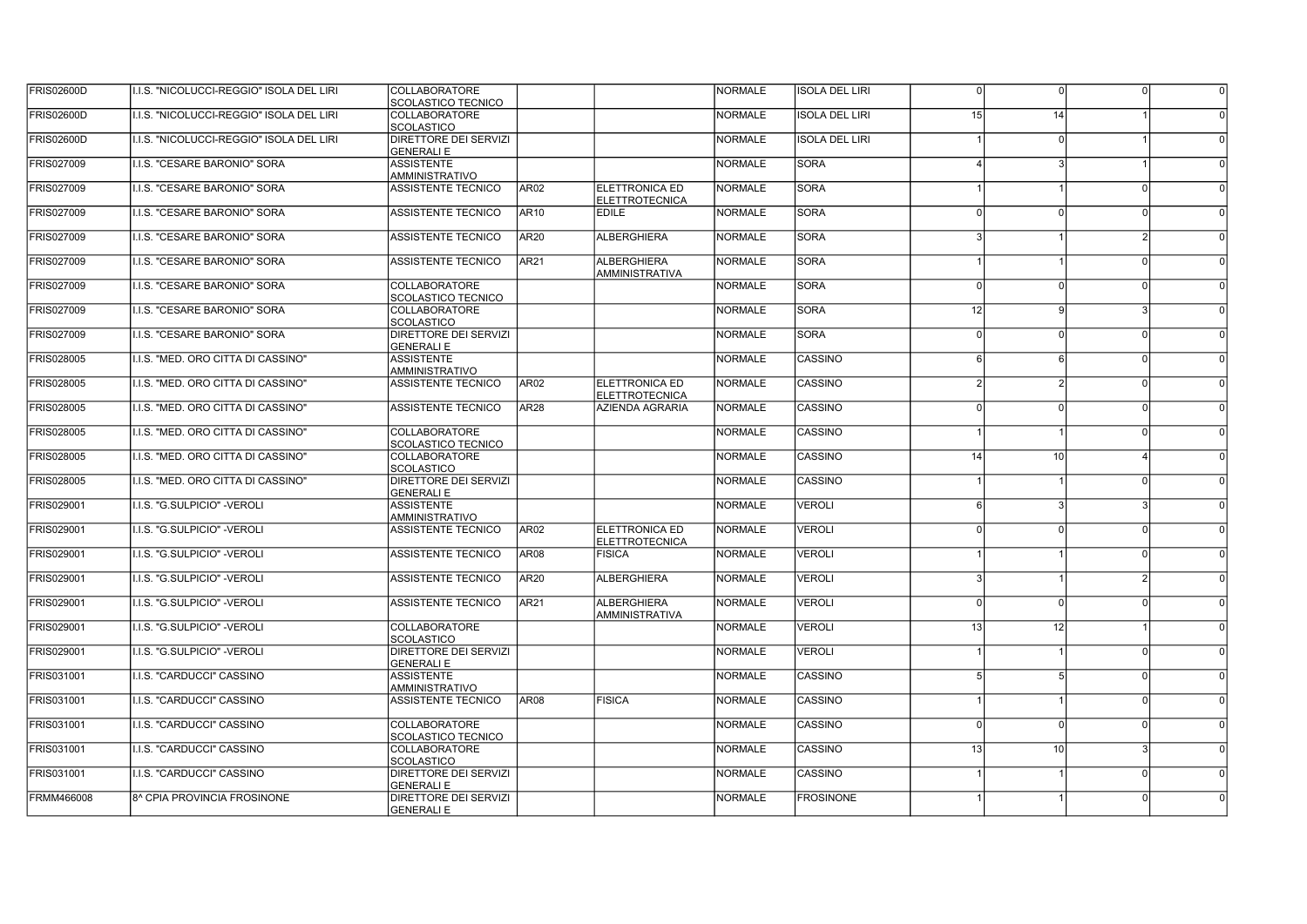| FRPM070002        | "VARRONE" CASSINO                        | <b>ASSISTENTE</b><br>AMMINISTRATIVO               |                  |                                                | <b>NORMALE</b> | CASSINO          | 6               | -6             | $\Omega$      |  |
|-------------------|------------------------------------------|---------------------------------------------------|------------------|------------------------------------------------|----------------|------------------|-----------------|----------------|---------------|--|
| FRPM070002        | "VARRONE" CASSINO                        | <b>ASSISTENTE TECNICO</b>                         | AR02             | <b>ELETTRONICA ED</b><br><b>ELETTROTECNICA</b> | <b>NORMALE</b> | CASSINO          |                 |                |               |  |
| FRPM070002        | "VARRONE" CASSINO                        | ASSISTENTE TECNICO                                | <b>AR08</b>      | <b>FISICA</b>                                  | <b>NORMALE</b> | CASSINO          |                 | $\Omega$       |               |  |
| FRPM070002        | "VARRONE" CASSINO                        | <b>COLLABORATORE</b><br><b>SCOLASTICO</b>         |                  |                                                | <b>NORMALE</b> | CASSINO          | 12              | 12             | $\Omega$      |  |
| FRPM070002        | "VARRONE" CASSINO                        | <b>DIRETTORE DEI SERVIZI</b><br><b>GENERALI E</b> |                  |                                                | <b>NORMALE</b> | CASSINO          |                 |                | $\Omega$      |  |
| <b>FRPM08000L</b> | "PIETROBONO" ALATRI                      | <b>ASSISTENTE</b><br>AMMINISTRATIVO               |                  |                                                | <b>NORMALE</b> | <b>ALATRI</b>    |                 |                |               |  |
| <b>FRPM08000L</b> | "PIETROBONO" ALATRI                      | <b>ASSISTENTE TECNICO</b>                         | AR08             | <b>FISICA</b>                                  | <b>NORMALE</b> | <b>ALATRI</b>    |                 |                | $\Omega$      |  |
| <b>FRPM08000L</b> | "PIETROBONO" ALATRI                      | COLLABORATORE<br><b>SCOLASTICO</b>                |                  |                                                | <b>NORMALE</b> | <b>ALATRI</b>    | 12              | 12             | $\Omega$      |  |
| <b>FRPM08000L</b> | "PIETROBONO" ALATRI                      | DIRETTORE DEI SERVIZI<br><b>GENERALI E</b>        |                  |                                                | <b>NORMALE</b> | <b>ALATRI</b>    |                 |                | $\Omega$      |  |
| FRPS010009        | "SEVERI" FROSINONE                       | <b>ASSISTENTE</b><br>AMMINISTRATIVO               |                  |                                                | <b>NORMALE</b> | <b>FROSINONE</b> | 6               | 6              |               |  |
| FRPS010009        | "SEVERI" FROSINONE                       | <b>ASSISTENTE TECNICO</b>                         | <b>AR08</b>      | <b>FISICA</b>                                  | <b>NORMALE</b> | <b>FROSINONE</b> |                 |                | $\Omega$      |  |
| FRPS010009        | "SEVERI" FROSINONE                       | <b>COLLABORATORE</b><br><b>SCOLASTICO</b>         |                  |                                                | <b>NORMALE</b> | <b>FROSINONE</b> | 13 <sup>1</sup> | 12             |               |  |
| FRPS010009        | "SEVERI" FROSINONE                       | <b>DIRETTORE DEI SERVIZI</b><br><b>GENERALI E</b> |                  |                                                | <b>NORMALE</b> | <b>FROSINONE</b> |                 |                | nl            |  |
| FRPS070001        | LICEO SCIENTIFICO E LINGUISTICO CECCANO  | <b>ASSISTENTE</b><br><b>AMMINISTRATIVO</b>        |                  |                                                | <b>NORMALE</b> | CECCANO          | ĥ               | 6              | nl            |  |
| FRPS070001        | LICEO SCIENTIFICO E LINGUISTICO CECCANO  | ASSISTENTE TECNICO                                | AR <sub>08</sub> | <b>FISICA</b>                                  | <b>NORMALE</b> | <b>CECCANO</b>   |                 |                | nl            |  |
| FRPS070001        | LICEO SCIENTIFICO E LINGUISTICO CECCANO  | COLLABORATORE<br>SCOLASTICO TECNICO               |                  |                                                | <b>NORMALE</b> | CECCANO          | $\Omega$        | $\Omega$       | nl            |  |
| FRPS070001        | ÍLICEO SCIENTIFICO E LINGUISTICO CECCANO | <b>COLLABORATORE</b><br><b>SCOLASTICO</b>         |                  |                                                | <b>NORMALE</b> | CECCANO          | 13 <sup>1</sup> | 13             | n             |  |
| FRPS070001        | LICEO SCIENTIFICO E LINGUISTICO CECCANO  | <b>DIRETTORE DEI SERVIZI</b><br><b>GENERALI E</b> |                  |                                                | <b>NORMALE</b> | CECCANO          |                 |                | nl            |  |
| <b>FRPS02000X</b> | LICEO SCIENTIFICO "PELLECCHIA" CASSINO   | <b>ASSISTENTE</b><br><b>AMMINISTRATIVO</b>        |                  |                                                | <b>NORMALE</b> | CASSINO          |                 | $\overline{7}$ | $\Omega$      |  |
| <b>FRPS02000X</b> | LICEO SCIENTIFICO "PELLECCHIA" CASSINO   | <b>ASSISTENTE TECNICO</b>                         | AR08             | <b>FISICA</b>                                  | <b>NORMALE</b> | CASSINO          |                 |                | $\Omega$      |  |
| <b>FRPS02000X</b> | LICEO SCIENTIFICO "PELLECCHIA" CASSINO   | COLLABORATORE<br><b>SCOLASTICO</b>                |                  |                                                | <b>NORMALE</b> | CASSINO          | 13 <sup>1</sup> | 11             | $\mathcal{D}$ |  |
| <b>FRPS02000X</b> | LICEO SCIENTIFICO "PELLECCHIA" CASSINO   | <b>DIRETTORE DEI SERVIZI</b><br><b>GENERALI E</b> |                  |                                                | <b>NORMALE</b> | CASSINO          |                 |                | - N           |  |
| FRPS040005        | "LEONARDO DA VINCI"                      | <b>ASSISTENTE</b><br><b>AMMINISTRATIVO</b>        |                  |                                                | <b>NORMALE</b> | <b>SORA</b>      |                 | 5              | - N           |  |
| FRPS040005        | "LEONARDO DA VINCI"                      | <b>ASSISTENTE TECNICO</b>                         | AR02             | ELETTRONICA ED<br><b>ELETTROTECNICA</b>        | <b>NORMALE</b> | <b>SORA</b>      | $\Omega$        | $\Omega$       | - N           |  |
| FRPS040005        | "LEONARDO DA VINCI"                      | ASSISTENTE TECNICO                                | AR08             | <b>FISICA</b>                                  | <b>NORMALE</b> | <b>SORA</b>      |                 |                | $\Omega$      |  |
| FRPS040005        | "LEONARDO DA VINCI"                      | <b>COLLABORATORE</b><br><b>SCOLASTICO TECNICO</b> |                  |                                                | <b>NORMALE</b> | <b>SORA</b>      | $\Omega$        | $\Omega$       | 0l            |  |
| FRPS040005        | "LEONARDO DA VINCI"                      | COLLABORATORE<br><b>SCOLASTICO</b>                |                  |                                                | <b>NORMALE</b> | <b>SORA</b>      | 12              | 12             | $\Omega$      |  |
| FRPS040005        | "LEONARDO DA VINCI"                      | DIRETTORE DEI SERVIZI<br><b>GENERALI E</b>        |                  |                                                | <b>NORMALE</b> | <b>SORA</b>      |                 |                | 0l            |  |
| FRRH030008        | I.P.S.S.E.O.A. "M. BUONARROTI" FIUGGI    | <b>ASSISTENTE</b><br>AMMINISTRATIVO               |                  |                                                | <b>NORMALE</b> | <b>FIUGGI</b>    |                 |                | 5             |  |
| FRRH030008        | I.P.S.S.E.O.A. "M. BUONARROTI" FIUGGI    | <b>ASSISTENTE TECNICO</b>                         | AR <sub>02</sub> | <b>ELETTRONICA ED</b><br><b>ELETTROTECNICA</b> | <b>NORMALE</b> | <b>FIUGGI</b>    |                 | $\cap$         | $\Omega$      |  |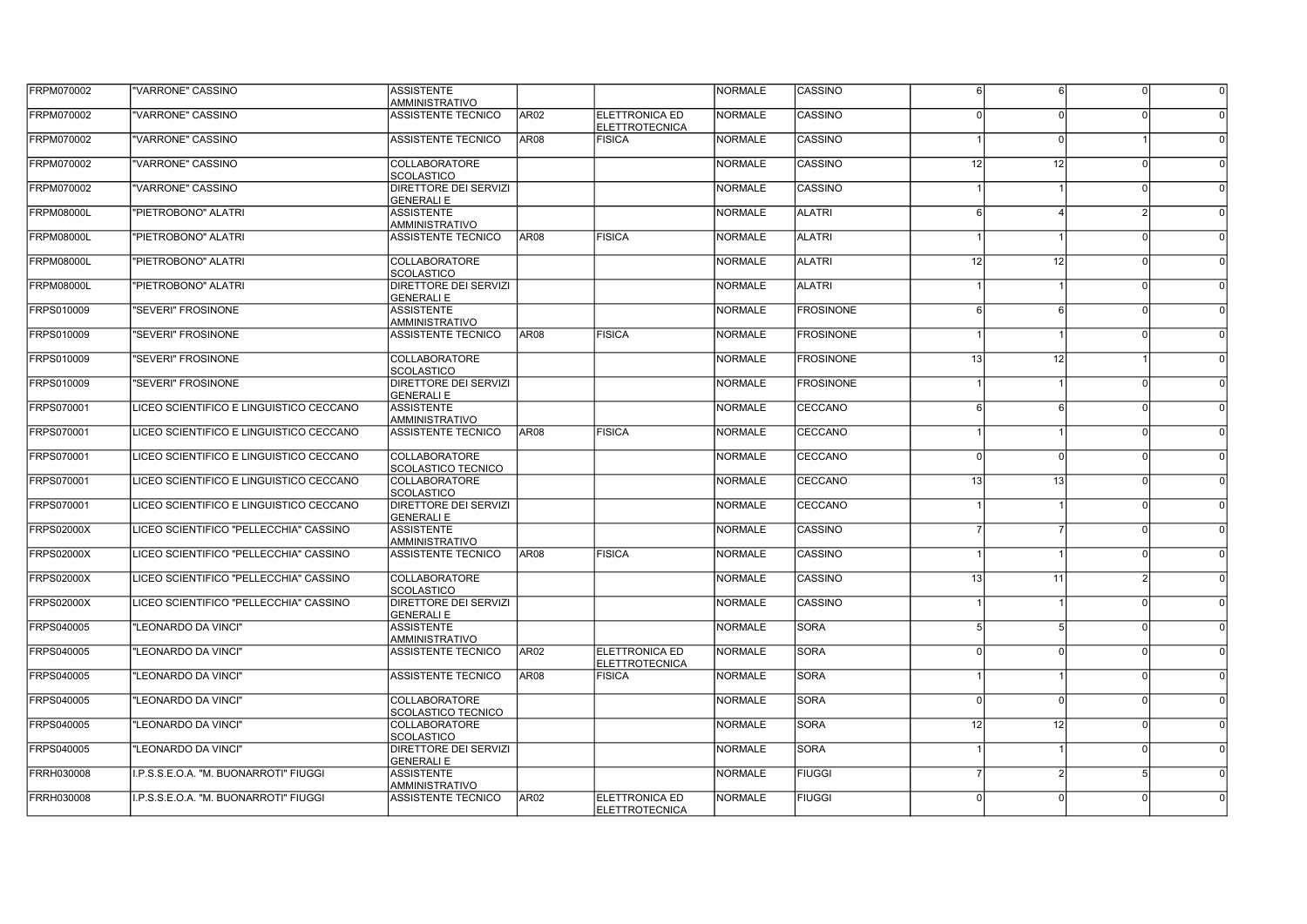| FRRH030008        | I.P.S.S.E.O.A. "M. BUONARROTI" FIUGGI        | ASSISTENTE TECNICO                                | <b>AR20</b>      | <b>ALBERGHIERA</b>                     | <b>NORMALE</b> | <b>FIUGGI</b>    | 6               |               | 5 <sup>1</sup> |  |
|-------------------|----------------------------------------------|---------------------------------------------------|------------------|----------------------------------------|----------------|------------------|-----------------|---------------|----------------|--|
| FRRH030008        | I.P.S.S.E.O.A. "M. BUONARROTI" FIUGGI        | <b>ASSISTENTE TECNICO</b>                         | AR <sub>21</sub> | ALBERGHIERA<br><b>AMMINISTRATIVA</b>   | <b>NORMALE</b> | <b>FIUGGI</b>    |                 |               |                |  |
| FRRH030008        | I.P.S.S.E.O.A. "M. BUONARROTI" FIUGGI        | cuoco                                             |                  |                                        | <b>NORMALE</b> | <b>FIUGGI</b>    |                 |               | $\Omega$       |  |
| FRRH030008        | .P.S.S.E.O.A. "M. BUONARROTI" FIUGGI         | <b>COLLABORATORE</b><br>SCOLASTICO TECNICO        |                  |                                        | <b>NORMALE</b> | <b>FIUGGI</b>    |                 |               | $\Omega$       |  |
| FRRH030008        | I.P.S.S.E.O.A. "M. BUONARROTI" FIUGGI        | <b>COLLABORATORE</b><br><b>SCOLASTICO</b>         |                  |                                        | <b>NORMALE</b> | <b>FIUGGI</b>    | 32              | 18            | 14             |  |
| FRRH030008        | I.P.S.S.E.O.A. "M. BUONARROTI" FIUGGI        | <b>DIRETTORE DEI SERVIZI</b><br><b>GENERALI E</b> |                  |                                        | <b>NORMALE</b> | <b>FIUGGI</b>    |                 |               | $\Omega$       |  |
| FRRH030008        | I.P.S.S.E.O.A. "M. BUONARROTI" FIUGGI        | <b>GUARDAROBIERE</b>                              |                  |                                        | <b>NORMALE</b> | <b>FIUGGI</b>    |                 |               | $\mathcal{D}$  |  |
| FRRH030008        | I.P.S.S.E.O.A. "M. BUONARROTI" FIUGGI        | <b>INFERMIERE</b>                                 |                  |                                        | <b>NORMALE</b> | <b>FIUGGI</b>    |                 |               | $\Omega$       |  |
| <b>FRTA03000X</b> | <b>VIA S. NICOLA</b>                         | <b>ASSISTENTE</b><br>AMMINISTRATIVO               |                  |                                        | <b>NORMALE</b> | <b>ALVITO</b>    |                 | 3             | $\Omega$       |  |
| <b>FRTA03000X</b> | <b>VIA S. NICOLA</b>                         | <b>ASSISTENTE TECNICO</b>                         | <b>AR28</b>      | AZIENDA AGRARIA                        | <b>NORMALE</b> | <b>ALVITO</b>    |                 |               | $\Omega$       |  |
| <b>FRTA03000X</b> | <b>VIA S. NICOLA</b>                         | <b>COLLABORATORE</b><br><b>SCOLASTICO TECNICO</b> |                  |                                        | <b>NORMALE</b> | <b>ALVITO</b>    |                 |               |                |  |
| FRTA03000X        | <b>VIA S. NICOLA</b>                         | <b>COLLABORATORE</b><br><b>SCOLASTICO</b>         |                  |                                        | <b>NORMALE</b> | <b>ALVITO</b>    | 51              | 5             | n l            |  |
| FRTA03000X        | VIA S. NICOLA                                | <b>IDIRETTORE DEI SERVIZI</b><br><b>GENERALIE</b> |                  |                                        | <b>NORMALE</b> | <b>ALVITO</b>    | $\Omega$        | $\Omega$      | $\Omega$       |  |
| <b>FRTD12000L</b> | ISTITUTO TECNICO ECONOMICO ROCCASECCA        | <b>ASSISTENTE</b><br><b>AMMINISTRATIVO</b>        |                  |                                        | <b>NORMALE</b> | ROCCASECCA       |                 | 2             |                |  |
| FRTD12000L        | <b>ISTITUTO TECNICO ECONOMICO ROCCASECCA</b> | <b>COLLABORATORE</b><br>Iscolastico tecnico       |                  |                                        | <b>NORMALE</b> | ROCCASECCA       | $\Omega$        | $\Omega$      | $\Omega$       |  |
| <b>FRTD12000L</b> | ISTITUTO TECNICO ECONOMICO ROCCASECCA        | <b>COLLABORATORE</b><br>Iscolastico               |                  |                                        | <b>NORMALE</b> | ROCCASECCA       | 5 <sup>1</sup>  | 5             | n              |  |
| <b>FRTD12000L</b> | ISTITUTO TECNICO ECONOMICO ROCCASECCA        | <b>DIRETTORE DEI SERVIZI</b><br>İGENERALI E       |                  |                                        | <b>NORMALE</b> | ROCCASECCA       | $\Omega$        | $\Omega$      | $\Omega$       |  |
| FRTF020002        | I.T.I.S. "ETTORE MAJORANA" CASSINO           | <b>ASSISTENTE</b><br><b>AMMINISTRATIVO</b>        |                  |                                        | <b>NORMALE</b> | <b>CASSINO</b>   | 8               | -8            | $\Omega$       |  |
| FRTF020002        | <b>I.T.I.S. "ETTORE MAJORANA" CASSINO</b>    | <b>ASSISTENTE TECNICO</b>                         | ARR <sub>2</sub> | MECCANICA (132)                        | <b>NORMALE</b> | CASSINO          |                 |               | $\Omega$       |  |
| FRTF020002        | I.T.I.S. "ETTORE MAJORANA" CASSINO           | ASSISTENTE TECNICO                                | ARR3             | <b>MECCANICA (ALTRI</b><br>LABORATORI) | <b>NORMALE</b> | CASSINO          |                 | 3             |                |  |
| FRTF020002        | I.T.I.S. "ETTORE MAJORANA" CASSINO           | ASSISTENTE TECNICO                                | <b>AR02</b>      | ELETTRONICA ED<br>ELETTROTECNICA       | <b>NORMALE</b> | CASSINO          |                 | 6             | $\Omega$       |  |
| FRTF020002        | <b>I.T.I.S. "ETTORE MAJORANA" CASSINO</b>    | <b>ASSISTENTE TECNICO</b>                         | <b>AR08</b>      | <b>FISICA</b>                          | <b>NORMALE</b> | CASSINO          | $\Omega$        | $\Omega$      | $\Omega$       |  |
| FRTF020002        | <b>I.T.I.S. "ETTORE MAJORANA" CASSINO</b>    | <b>ASSISTENTE TECNICO</b>                         | AR <sub>23</sub> | <b>CHIMICA</b>                         | <b>NORMALE</b> | <b>CASSINO</b>   | $\mathcal{P}$   |               |                |  |
| FRTF020002        | <b>.T.I.S. "ETTORE MAJORANA" CASSINO</b>     | <b>COLLABORATORE</b><br><b>SCOLASTICO</b>         |                  |                                        | <b>NORMALE</b> | CASSINO          | 15 <sup>1</sup> | 15            | $\Omega$       |  |
| FRTF020002        | I.T.I.S. "ETTORE MAJORANA" CASSINO           | <b>DIRETTORE DEI SERVIZI</b><br><b>GENERALI E</b> |                  |                                        | <b>NORMALE</b> | CASSINO          |                 |               | $\Omega$       |  |
| <b>FRTF06000C</b> | I.T.I.S."M.O.V.M.DON MOROSINI" FERENTINO     | <b>ASSISTENTE</b><br><b>AMMINISTRATIVO</b>        |                  |                                        | <b>NORMALE</b> | <b>FERENTINO</b> | 6 <sup>1</sup>  | $6 \mid$      | $\Omega$       |  |
| <b>FRTF06000C</b> | I.T.I.S."M.O.V.M.DON MOROSINI" FERENTINO     | ASSISTENTE TECNICO                                | ARR3             | <b>MECCANICA (ALTRI</b><br>LABORATORI) | <b>NORMALE</b> | <b>FERENTINO</b> |                 | $\mathcal{P}$ |                |  |
| FRTF06000C        | I.T.I.S."M.O.V.M.DON MOROSINI" FERENTINO     | ASSISTENTE TECNICO                                | AR <sub>02</sub> | ELETTRONICA ED<br>ELETTROTECNICA       | <b>NORMALE</b> | <b>FERENTINO</b> |                 | 3             |                |  |
| <b>FRTF06000C</b> | I.T.I.S."M.O.V.M.DON MOROSINI" FERENTINO     | <b>ASSISTENTE TECNICO</b>                         | AR07             | <b>AREONAUTICA</b>                     | <b>NORMALE</b> | <b>FERENTINO</b> | $\Omega$        | $\Omega$      | $\Omega$       |  |
| <b>FRTF06000C</b> | I.T.I.S."M.O.V.M.DON MOROSINI" FERENTINO     | <b>COLLABORATORE</b><br>Iscolastico               |                  |                                        | <b>NORMALE</b> | <b>FERENTINO</b> | 11              | 11            |                |  |